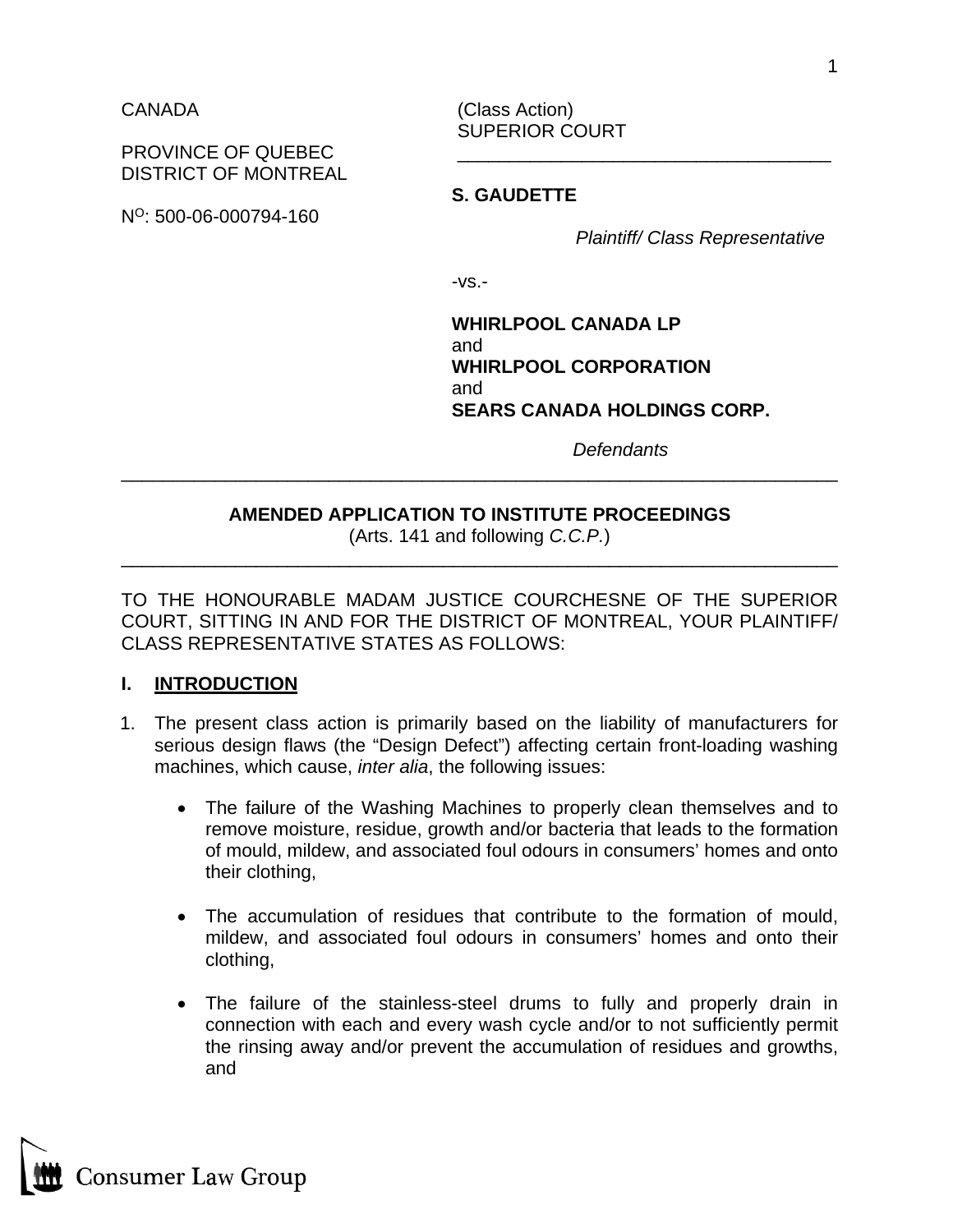- The failure of the door seal (the "boot") to fully or properly drain and/or remove residues and growths after each wash;
- 2. On May 5, 2020, the Superior Court of Quebec authorized the Plaintiff/ Class Representative to institute a class action against the Defendants on behalf of the class of:

"All residents in Quebec who currently own or have previously owned a Whirlpool, Kenmore, and/or Maytag Front-Loading Washing Machine without a steam feature, manufactured prior to December 31, 2008, but excluding models built on the Sierra platform starting in 2007, which include the following model numbers:

- Whirlpool GHW9100, GHW9200, GHW9150, GHW9250, GHW9400, GHW9160, GHW9300, GHW9460, WFW8500, WFW9200, WFW8300, WFW9400, WFW8410, WFW8400, WFW9600, WFW9500, WFW8200, WFW9300, WFW9250, WFW9150;
- Kenmore 110.42922, 110.42924, 110.42926, 110.42932, 110.42934, 110.42936, 110.42822, 110.42824, 110.42826, 110.42832, 110.42836, 110.44832, 110.44836, 110.44834, 110.44932, 110.44934, 110.44936, 110.45091, 110.45081, 110.45087, 110.45088, 110.45089, 110.44826, 110.44921, 110.45862, 110.45981, 110.45986, 110.43902, 110.45991, 110.45992, 110.45994, 110.45996, 110.45972, 110.45976, 110.45872, 110.46472, 110.47561, 110.47566, 110.47567, 110.47511, 110.47512, 110.49972, 110.49962, 110.47081, 110.47086, 110.47087, 110.47088, 110.47089, 110.47531, 110.47532, 110.47571, 110.47577, 110.47091, 110.47852, 110.47542;
- Maytag MFW9600, MFW9700, MFW9800, MHWZ400, MHWZ600;

(collectively, the Washing Machines)"

(the "Class" or "Class Members");

- 3. The Plaintiff has instituted a class action seeking compensatory and punitive damages against the Defendants on behalf of the Class based on the Defendants having designed, manufactured, marketed, distributed, imported, advertised, warranted, sold, and/or serviced the Washing Machines while failing to disclose and/or actively concealing the fact that the Washing Machines were defective and the fact that the existence of the Design Defect would diminish the intrinsic value of the Washing Machines;
- 4. In its judgment granting class action status, the Superior Court of Quebec identified the principle issues of fact and law to be treated collectively as the following: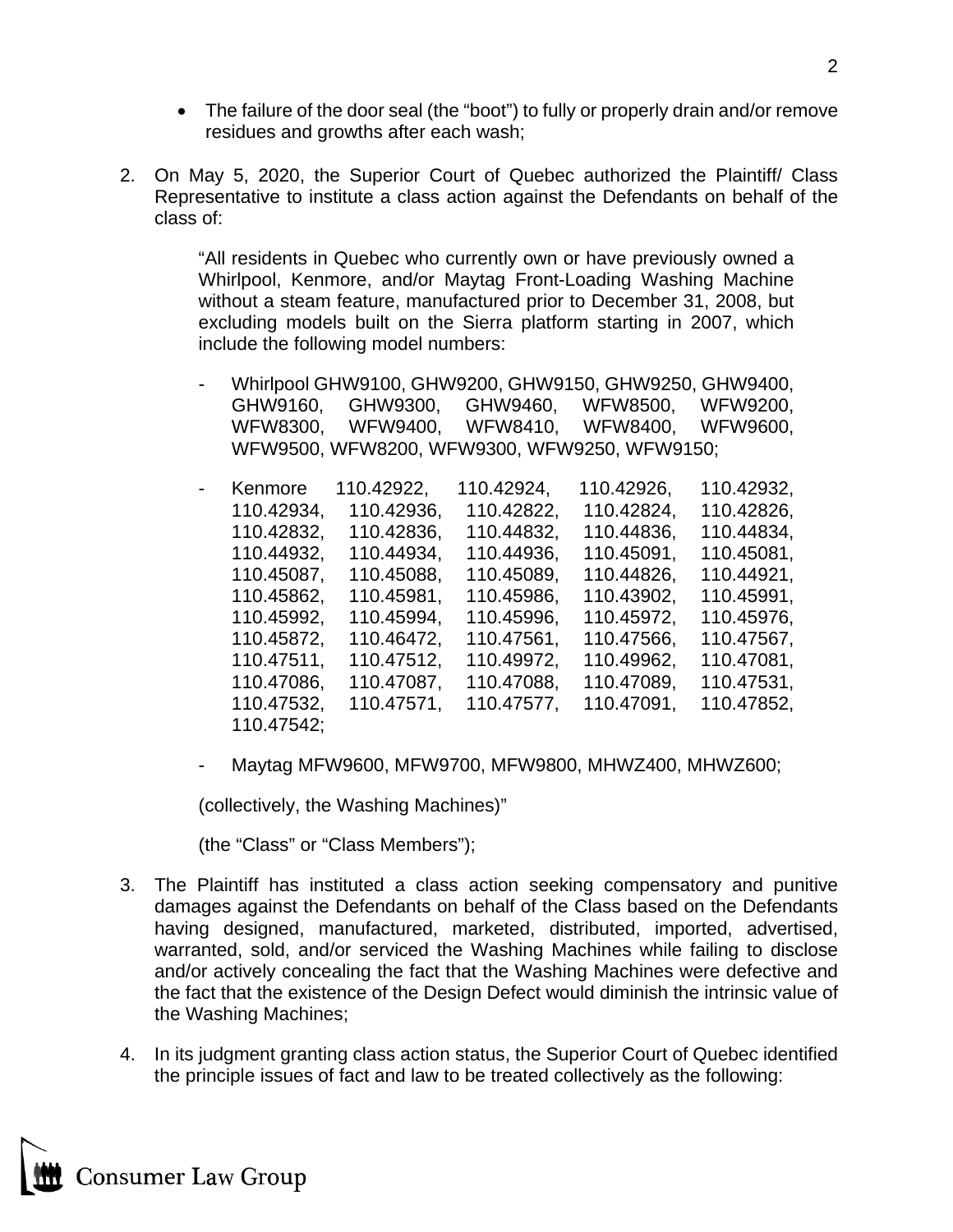- a) Does the design of the Washing Machines prevent the growth or accumulation of dirt, debris, scrud, and/or biofilm through their intended use?
- b) If not, is the design of the Washing Machines defective and if so, what are the defects?
- c) Do those defects constitute latent defects under Article 1726 of the *Civil Code of Quebec* or a violation of the statutory warranties found at Articles 37, 38 and 53 of the *Quebec Consumer Protection Act*?
- d) If so, did the Defendants fail to adequately disclose to Class members that the Washing Machines are defective or did they do so in a timely manner?
- e) Did the Defendants breach their duty to inform the members of the Class under the *Civil Code of Quebec* and the *Quebec Consumer Protection Act*?
- f) Should an injunctive remedy be ordered to force the Defendants to recall, repair, and/or replace Class Members' Washing Machines free of charge?
- g) Are the Class members entitled to compensatory, moral, punitive and/or exemplary damages and if so, in what amount?

## **II. THE DEFENDANTS**

- 5. Defendant Whirlpool Canada LP is a Canadian corporation with its head office in Mississauga, Ontario. It is involved in the "sale, marketing and distribution of home appliances" in Canada, including within the province of Quebec, the whole as appears more fully from a copy of an extract from the *Registraire des enterprises*, produced herein as **Exhibit P-1**;
- 6. Defendant Whirlpool Corporation (hereinafter "Whirlpool Corp.") is an American corporation with its head office in Benton Harbor, Michigan. It is a major appliance company. On March 31, 2006, Whirlpool Corp. acquired non-party Maytag Corporation thereby acquiring the Maytag brand. It is the registrant of the trademark (word) "WHIRLPOOL" (TMA101105), which was filed on January 3, 1955, the trade-mark (design) "WHIRLPOOL & DESIGN", which was filed on August 25, 1969, and the trade-mark (design) "WHIRLPOOL & DESIGN" (TMA345525), which was filed on August 12, 1987, the whole as appears more fully from a copy of the New York Times article entitled "Maytag Agrees to Be Acquired by Whirlpool for \$1.7 Billion" dated August 23, 2005, from a copy of the Competition Bureau's publication entitled "Acquisition of Maytag by Whirlpool" dated May 2006, and from copies of said trade-marks from the Canadian Intellectual Property Office trademark database, produced herein *en liasse* as **Exhibit P-2**;
- 7. Defendant Sears Canada Holdings Corp. (hereinafter "Sears") is an American corporation with its head office in Greenville, Delaware;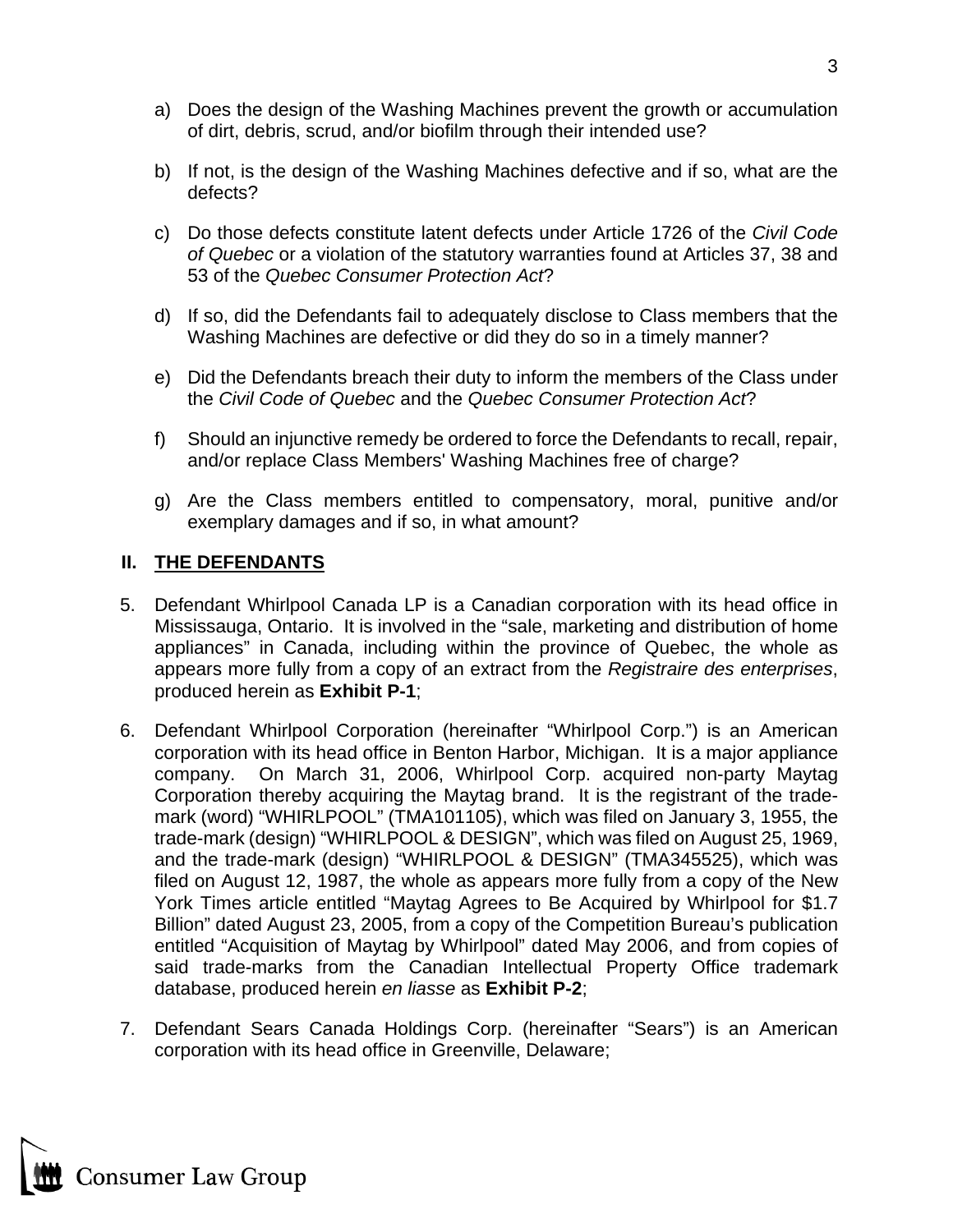- 8. All Defendants have either directly or indirectly designed, manufactured, marketed, distributed, imported, advertised, warranted, sold, and/or serviced the Washing Machines throughout Canada, including within the province of Quebec;
- 9. Given the close ties between the Defendants and considering the preceding, all Defendants are solidarily liable for the acts and omissions of the other. Unless the context indicates otherwise, the Whirlpool Defendants will be referred to as "Whirlpool;

# **III. THE SITUATION**

- 10. Whirlpool holds itself out to the public as a manufacturer of safe, cutting-edge, and easy-to-use home appliances, including the Washing Machines, whereby it is selfproclaimed to be "the industry leader in laundry", while Sears holds itself out to the public as a leading broad line retailer providing merchandise (including the Washing Machines) and related services<sup>[1](#page-3-0)</sup>;
- 11. Unfortunately, the Washing Machines in question were designed and manufactured such that they are susceptible to the buildup of "scrud" which is a mixture of sludge, soils, mould, fungi, bacteria, and/or mildew. The Defendants use the euphemism "biofilm" to describe this scrud as well as "odor-causing residue" at times;
- 12. The result of the Design Defect causes the Washing Machines to:
	- Accumulate mould and mildew residue or growth within the Washing Machines;
	- Produce a mouldy or mildewy odour that permeates the Washing Machines and/or consumers' homes;
	- Produce a mouldy or mildewy odour on clothes and other items washed in the Washing Machines;
	- Fail to clean and remove moisture, residue, growth, and/or bacteria that lead to the formation of mould, mildew and associated foul odours; and
	- Be unusable in the manner, to the extent of, and for the purposes for which the Washing Machines were marketed, advertised, warranted, and sold;

# 13. (…)

14. Due to the Design Defect, the Washing Machines have an inherent propensity to a build-up of scrud on the interior surfaces, which they fail to prevent and/or adequately eliminate. The Washing Machines have not been designed properly to direct water to clean all the surfaces exposed to the water, soap, softener, dirt, and debris and to provide air circulation to allow these surfaces to dry once a wash cycle

<span id="page-3-0"></span><sup>&</sup>lt;sup>1</sup> Sears is in the business of distributing, and/or selling washing machines through more than 2,400 Searsbranded and affiliated stores in Canada and the United States.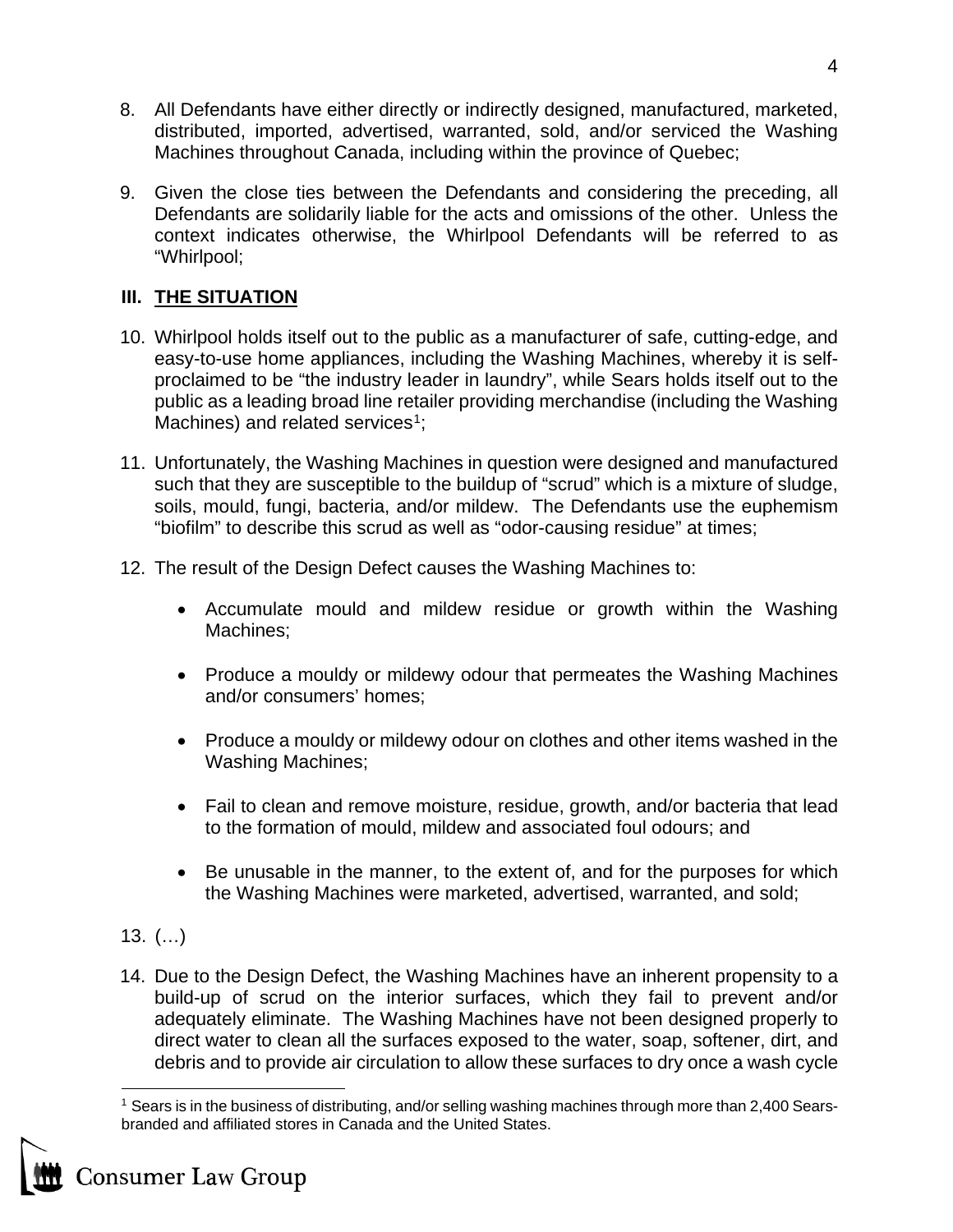has ended. For example, the Washing Machines have inappropriately deep cavities and ribs on surfaces exposed to the water, softener, dirt, and debris, which increase the surface and pooling areas upon which growth of the scrud can occur and which prevent water, soap, softener, dirt, and debris from being flushed during washing or cleaning cycles and also which allows and promotes corrosion on key aluminum parts;

- 15. This in turn results in a musty or mouldy smell being imparted or transferred to clothes washed in the Washing Machines, in the machines themselves and in the room in which the machines are located;
- 16. For certainty, odour is a *sometime* symptom of the mould and "odor symptoms are secondary characteristics"; even Washing Machines with little or no odour are often riddled with mould nonetheless, the whole as appears more fully from a copy of the letter with the subject "HA-washers, biofilm" dated November 5, 2004 and from a copy of an internal Whirlpool email with the subject "ACCESS Kickoff Meeting Summary" dated April 29, 2004, produced herein *en liasse* as **Exhibit P-3**;
- 17. The Defendants fail to inform consumers that due to the Design Defect, even when they operate the Washing Machines as instructed and use the recommended highefficiency ("HE") detergent, mould problems will inevitably occur with virtually every machine and that the aforementioned problems will result regardless of washer maintenance;
- 18. The Defendants also made express representations that their Washing Machines were "High Efficiency" and labelled the Washing Machines as "ENERGY STAR" compliant<sup>[2](#page-4-0)</sup>. The indication being that consumers would be saving money and energy. However, due to the various problems associated with the Washing Machines, consumers are forced to run empty cycles of hot water, bleach and/or other products to combat the mould and mildew problems;
- 19. Instead of disclosing the mould problem and the extraordinary maintenance required to temporarily assuage it, Whirlpool instructed all purchasers — but only after they bought and installed the Washing Machines — to buy another product sold by Whirlpool, Affresh, to "effectively combat" the buildup of "mold and mildew";
- 20. To put it simply, Whirlpool saw the Design Defect and its related issues/symptoms as an "Emerging Business Opportunity" – one where it decided to sell Affresh as a new product to increase its revenues and to "drive more HE "high end" sales", the whole as appears more fully from a copy of the Whirlpool PowerPoint presentation entitled "Removing & Preventing HE Washer Odor" dated June 2007, produced herein as **Exhibit P-4**;
- 21. The Defendants recommended that Washing Machine owners run successive washer cleaning cycles with an "Affresh" tablet in each cycle. Affresh is a product designed, manufactured, marketed, advertised, and sold by Whirlpool specifically to address the mould problems in the Washing Machines. Due to the ineffectiveness

<span id="page-4-0"></span>

<sup>2</sup> ENERGY STAR® is the mark of high-efficiency products in Canada.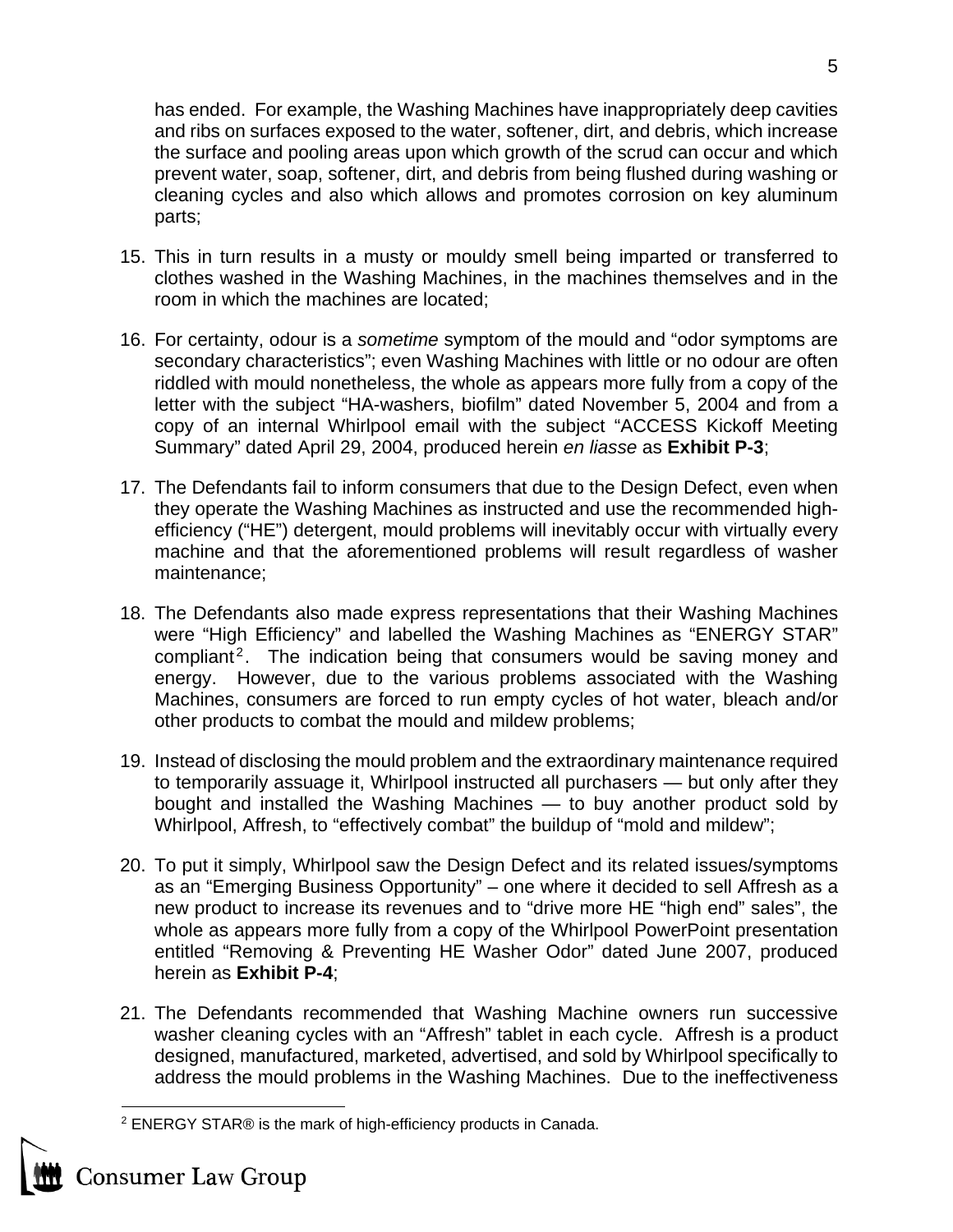of the Affresh tablets, Whirlpool created, promoted, and sold the new Affresh washing cleaner kit, the whole as appears more fully from a copy of various instructions and explanations which appear on Whirlpool's website at [www.affresh.ca,](http://www.affresh.ca/) produced herein *en liasse* as **Exhibit P-5**;

- 22. In essence, Whirlpool sold its customers a partial and short-lived "solution" to a problem that Whirlpool itself created while blaming them for any odour that occurred as a result of mould – for failing to buy Affresh and to follow other unexpected, costly, and time-consuming steps, such as (a) wiping down its washers with bleach after each use, (b) leaving the door open between uses (a safety hazard for anyone with children or pets), (c) cleaning the exterior, interior, door seal, and dispenser drawer, (d) running monthly maintenance cycles, and (e) running cycles with Affresh cleaning tablets, a product developed and sold by Whirlpool;
- 23. The Defendants also knew, however, that even strict adherence to its extraordinary maintenance steps would not actually solve the problem created by the Design Defect. In particular, it knew that what the consumer did was "of little help since mold…[flourished] under all conditions…" and that following the steps it recommended, did not "reach the core issue…the odor may come back in av[era]g[e] 2 weeks...", the whole as appears more fully from a copy of the Affresh product pamphlet dated September 2008, produced herein as **Exhibit P-6**;
- 24. The Defendants hid the defect (and extraordinary maintenance required as a result of it) because they knew that upfront disclosures might concern consumers and put them at a competitive disadvantage. The Defendants buried all of the extra maintenance required by the defect in lengthy Use and Care Guidelines provided to consumers only after they bought the washer and had it installed in their homes (…);
- 25. The Defendants have failed to recall, repair, and/or replace the Washing Machines or to disclose the Design Defect to their customers and instead continued to profit from their concealment by charging premium purchase prices for the Washing Machines, charging for repair services, and selling the Whirlpool Affresh products to purportedly palliate the serious issues associated with the Washing Machines;
- 26. Whirlpool began manufacturing the Washing Machines in 2001 and for several reasons, including the fact that it began receiving numerous complaints about mould and odour, it made several design changes to the Washing Machines over time;
- 27. These design changes included both structural modifications to the Washing Machines and the addition of optional laundry cycles. The following is a list of some of these changes:
	- Modifications to the plastic tub, which holds the sudsy wash-water and within which the metal laundry-basket revolves. Whirlpool redesigned the plastic tub several times to remove water-side structural ribs, which tended to gather mould. See example photographs on the following page. There are at least six different plastic tub designs in various models,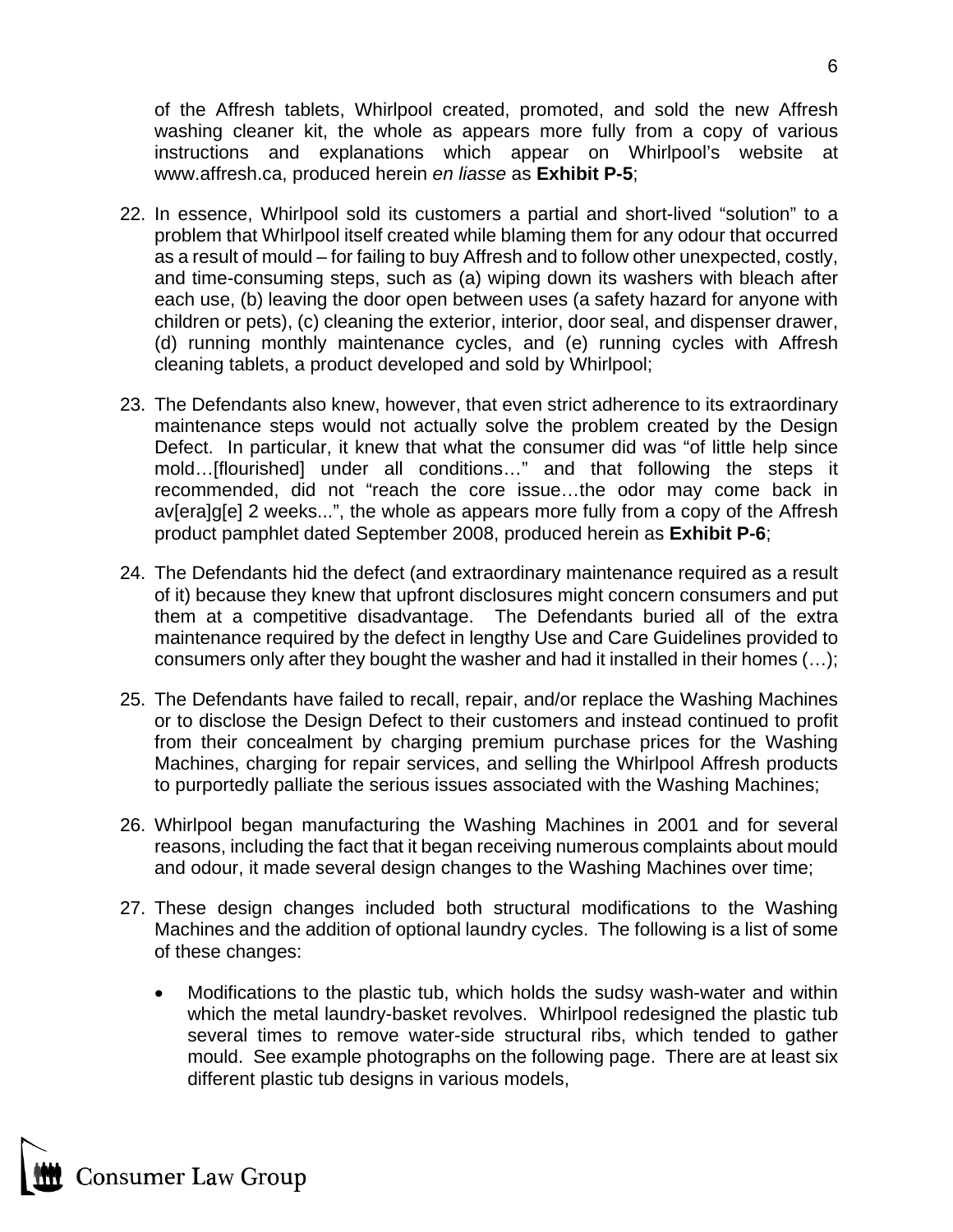- Modifications to the metal bracket (also called the "crosspiece"), which sits inside the plastic tub and connects the metal laundry basket to the revolving motor spindle. Whirlpool redesigned the bracket several times to remove structural crevices, which tended to gather mould. There are at least six (6) different bracket designs in various models. Whirlpool also modified the mostlyaluminum bracket to contain less copper, which tended to corrode and cause pitting, allowing mould accumulation. $3$  The bracket fits into the back of the metal clothes basket (…); all surfaces inside the tub - including the entire bracket - get wet during a wash cycle;
- Addition of an internal fan that turns on after the wash cycle is over. The fan increases air flow inside the plastic tub and helps prevent mould,
- Addition of a "sanitary cycle." This is an optional cycle the user may choose to run where the wash-water is super-heated to about 160 degrees, thereby sanitizing the laundry and also reducing accumulation of bacteria and mould,
- Addition of a "maintenance cycle" or "clean washer cycle." This is an optional cycle the user may choose to run with no laundry inside the machine. The tub fills with water, the user adds bleach or other machine-cleaning additives, and the water is agitated to "scrub" the interior of the otherwise-empty tub, reducing bacteria and mould, and
- Addition of a "steam feature." This is an optional cycle (like the "extra rinse" cycle) that helps sanitize the machine's interior and prevent accumulation of bacteria and mould. A user may add steam to either a laundry cycle or a nolaundry maintenance cycle;
- 28. These design changes were not incorporated into all of the engineering platforms at the same time. For example, Whirlpool first incorporated plastic tubs with a rib-free inside on its SIERRA platform in 2007, but did not incorporate similar "smoothinside" plastic tubs on its ACCESS platform until February of 2009, nor on its HORIZON platform until September of 2009. Whirlpool added the steam feature option on some ACCESS machines in January of 2006 and later on some SIERRA and ALPHA machines. Further, Whirlpool added the optional cycles to different models at different times, the whole as appears more fully from a copy of a chart of the 35 different Washing Machine models and some of the design changes, produced herein as **Exhibit P-8**;
- 29. Although these design changes were available when Whirlpool first began manufacturing the Washing Machines, it made the business decision not to implement them (…);
- 30. During the period between 2008 and 2009, various class actions were instituted against Whirlpool and against Sears in the United States alleging all of the above. These cases have all been consolidated in the United States District Court, Northern

<span id="page-6-0"></span><sup>3</sup> Whirlpool built the Washing Machines using different engineering "platforms" including "ACCESS", "HORIZON", "SIERRA", and "ALPHA".



**Consumer Law Group**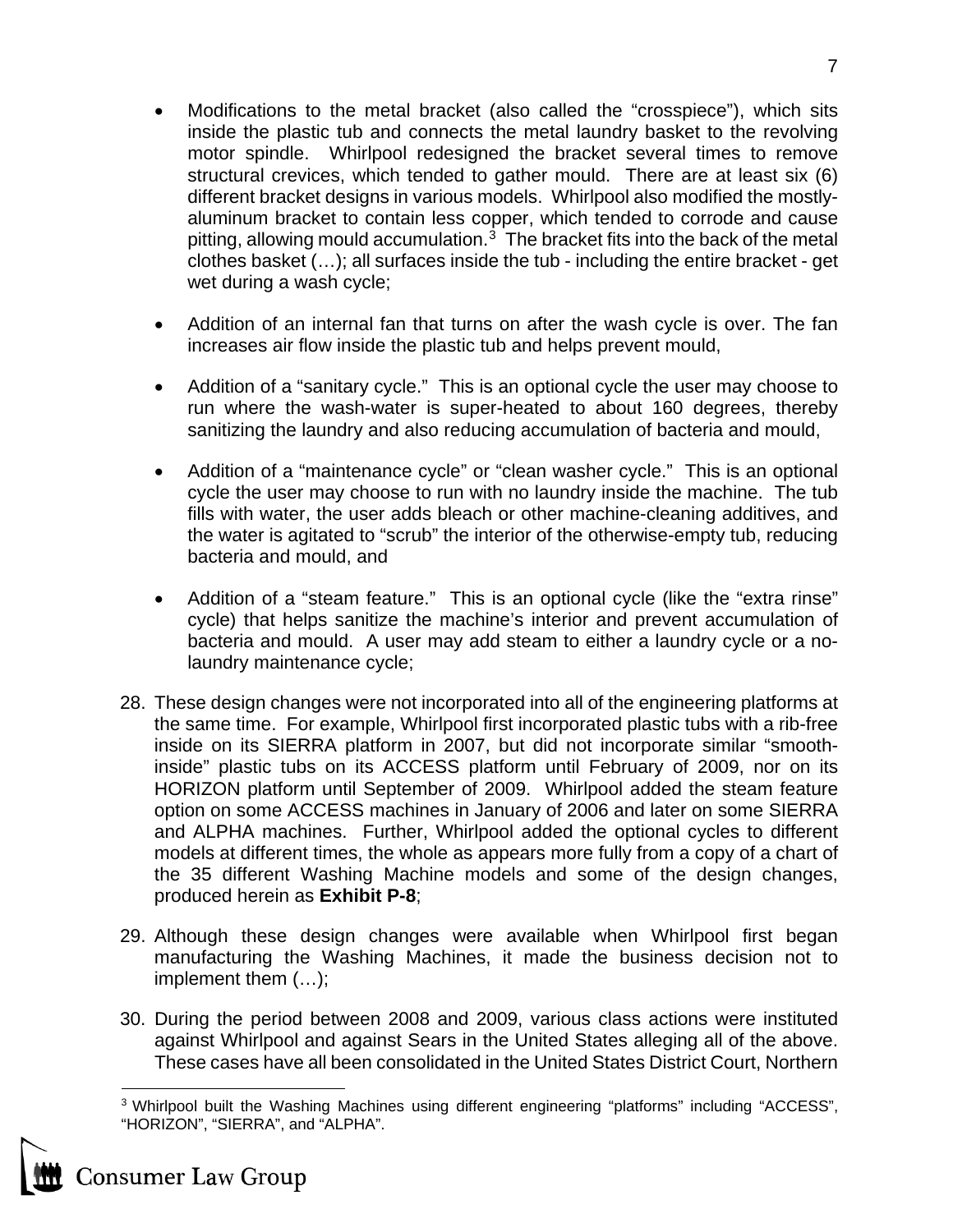District of Ohio<sup>[4](#page-7-0)</sup> and in the United States District Court, Northern District of Illinois, Eastern Division<sup>[5](#page-7-1)</sup>. These Complaints have since been amended. On July 12, 2010, the case against Whirlpool was certified and upheld on appeal in 2012 and again in 2013 the whole as appears more fully from copies of various Class Action Complaints, a copy of the Ohio Third Amended Master Class Action Complaint dated November 16, 2009, a copy of the Consolidated Class Action Complaint – Biofilm Claims, a copy of the Judgment granting certification in the Ohio District Court dated July 12, 2010, a copy of the Judgment affirming class certification in the U.S. Court of Appeals dated May 3, 2012, and a copy of the Judgment affirming class certification in the U.S. Court of Appeals dated July 18, 2013, produced herein *en liasse* as **Exhibit P-10**;

31. On April 18, 2016, a settlement agreement was reached in both files; as between Whirlpool, Sears and the plaintiffs and on May 11, 2016, it was preliminarily approved by the Honourable Christopher A. Boyko, United States District Judge, the whole as appears more fully from a copy of the Settlement Agreement dated April 18, 2016 and from a copy of the "Order Granting Preliminary Approval of Class Action Settlement" dated May 11, 2016, produced herein *en liasse* as **Exhibit P-11**;

## The Defects

- 32. All the models of the Washing Machines claimed in the present action have nearly identical designs and any design differences that do exist are immaterial to the claims in this action;
- 33. The Washing Machines have a number of components that are exposed to water, detergent, dirt, and debris from clothes that are suspended in wash water. There is a clothes basket or tub which sits inside a water-tight structure and is held in place by an aluminum cross member, tubes inside and outside of the tub through which water enters and drains, a pump to move water, a dispenser and tubes for water softener and detergent, a motor to turn the basket and electronic controls. A door seals the basket when closed. With the exception of the motor and the electronic controls, these components are all exposed to the water, detergent, softener, dirt, and debris. The interior surfaces are not accessible by a consumer and cleaning would require a technician to disassemble the machine;
- 34. In a front-loading washing machine, including the Washing Machines, the tub rotates on a horizontal axis and repeatedly submerges clothe in a small amount of water. A relatively small amount of water can be used because the horizontally spinning tub tumbles the clothes through the water. They are sometimes referred to as High Efficiency or HE washers. In contrast, the traditional top loading machines manufactured by the Respondents and others and used by consumers for decades have a tub with a vertical axis attached to a motor. The clothes being washed are



<span id="page-7-0"></span><sup>4</sup> *In re Whirlpool Corp. Front-Loading Washer Products Liability Litigation*, case no. 08-WP-65000, MDL No. 2001 (N.D. Ohio).

<span id="page-7-1"></span><sup>5</sup> *In re Sears, Roebuck and Co. Front-Loading Washer Products Liability Litigation*, case no. 06-CV-07023.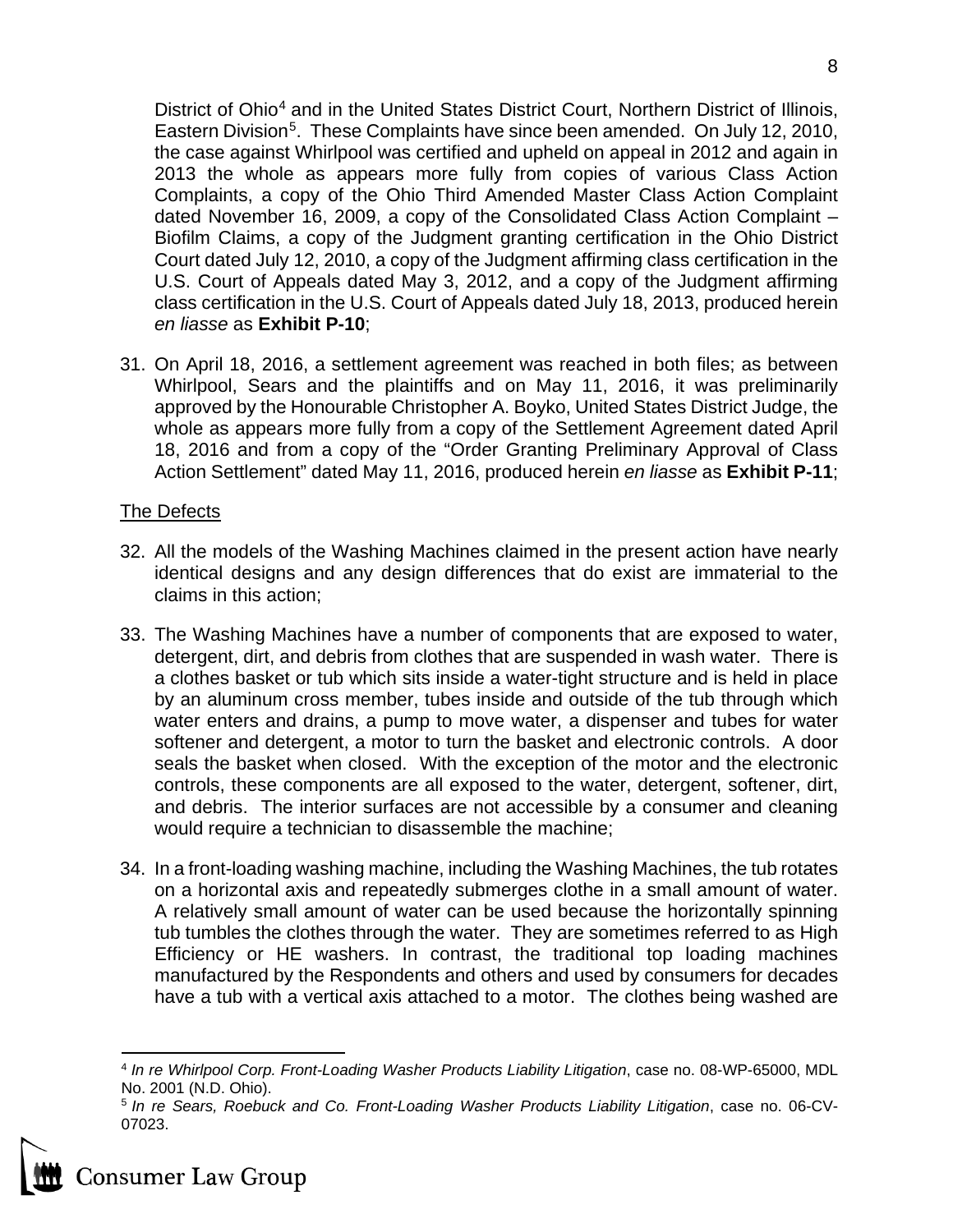moved about by a mechanical agitator rotating around the vertical axis and are fully immersed in water;

- 35. Scrud develops on internal surfaces of Washing Machines, as they do not adequately self-clean by removing the mixture of water, soap, detergent, dirt, and debris by the end of a wash cycle. These substances form the medium upon which the mould, mildew, and bacteria in scrud flourish. When scrud develops in sufficient quantity it emanates a musty smell that is imparted on washed clothes and permeates the washing machine itself and the room in which it is located. Scrud also corrodes metal components in the Washing Machines;
- 36. Top loading washing machines self-clean well and do not typically build up significant amounts of scrud. Front-loading washing machines are particularly susceptible to the development of scrud due to the characteristics that result in energy and water savings. They have a sealed environment that does not vent humidity well, creating a moist environment conducive to the growth of mould, mildew and bacteria. They use a significantly smaller quantity of water to both rinse the clothes and the residues off interior surfaces of the washing machine. It is therefore important for frontloading washing machines to be designed to properly self-clean;
- 37. Due to the Design Defect, the Washing Machines fail to prevent the build-up of scrud because they have not been designed to allow the surfaces exposed to the water, soap, detergent, dirt and debris to be cleaned by the end of the wash cycle. They have cavities, ridges and ribs on surfaces which prevent water access and draining. Water from rinse cycles cannot adequately reach all internal surfaces to flush out the residue of water, soap, detergent, dirt and debris. This in turn results in growth of mould, mildew and bacteria and a musty or mouldy smell that is imparted on clothes washed in the Washing Machines and in the room in which the machines are placed. As mentioned above, the scrud also corrodes metal components;
- 38. Scrud build up and resulting odours and corrosion occur despite users having followed all instructions for use of the machine, including leaving the door open after use to allow venting of moisture, use of detergents specially designed for use in high efficiency washers, use of bleach in periodic clean-out cycles, and the use of Affresh products;
- 39. (…);

## The Defendants' Negligence

- 40. In view of the preceding paragraphs, the Defendants were negligent in *inter alia* the following ways:
	- (a) The Washing Machines were designed in a manner which, under normal conditions, usage and applications causes it to degrade by developing scrud and corrosion;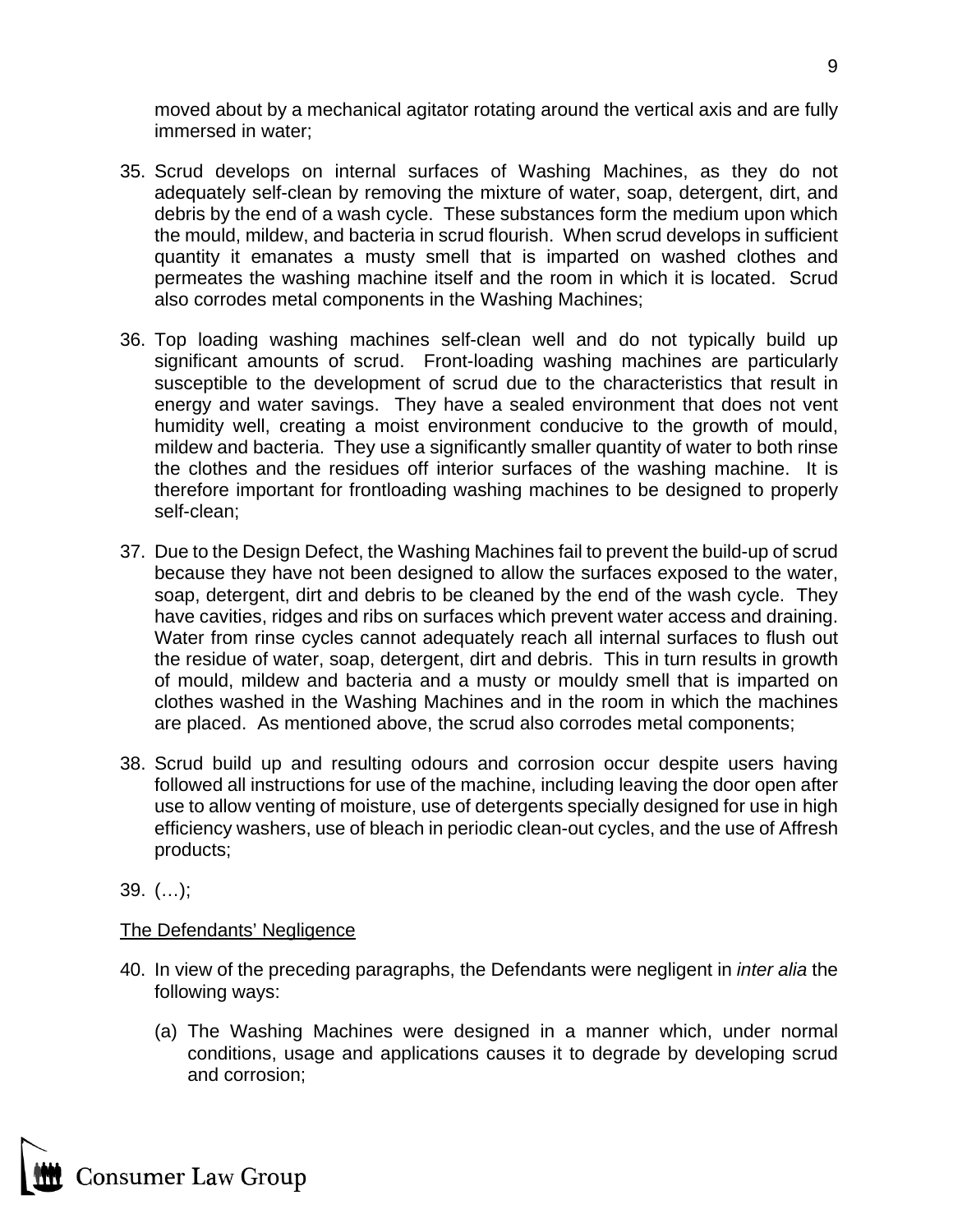- (b) The Washing Machines were not properly or adequately tested to avoid the Design Defect;
- (c) The Washing Machines were marketed in such a manner as not to reveal the Design Defect and its consequences;
- (d) The Washing Machines failed to perform at their optimal level because of premature degradation and the defendants' failure to rectify the Design Defect;
- (e) The Washing Machines' design was not changed promptly once the Defendants knew the machines were subject to premature degradation and would develop scrud and corrosion;
- (f) Inadequate testing was carried out to ensure a proper design and to ensure proper and prompt modifications to the Washing Machines to eliminate the foreseeable risks;
- (g) The Defendants failed to attach an adequate warning or warning label to the Washing Machines or the owners' manuals alerting users to the risk of the inevitable build-up;
- (h) The Defendants failed to establish any adequate procedures to educate their distributors, sales and service representatives or the ultimate users;
- (i) The Defendants failed to establish any adequate procedure to ensure that possible design defects in the Washing Machines were discovered and users' complaints were transmitted from them to the customers, sales representatives and/or distributors;
- (j) The Defendants failed to establish any adequate procedure for evaluating customers' complaints with respect to the Washing Machines;
- (k) The Defendants failed to recall and repair or to ensure the repair of Washing Machines that Class Members gave to the Defendants or the Defendants' agents for servicing;
- (l) The Defendants failed to accurately, candidly, promptly, and truthfully disclose the defective nature of the Washing Machines;
- (m) The Defendants failed to identify, implement and verify that procedures were in place to address design problems, complaint handling or timely notification of Washing Machines' failures or complaints;
- (n) The Defendants failed to conduct in-process and finished device testing to ensure performance specifications for the Washing Machines were met;
- (o) The Defendants failed to adequately define or control written manufacturing specifications, processes, procedures, and controls for the Washing Machines;

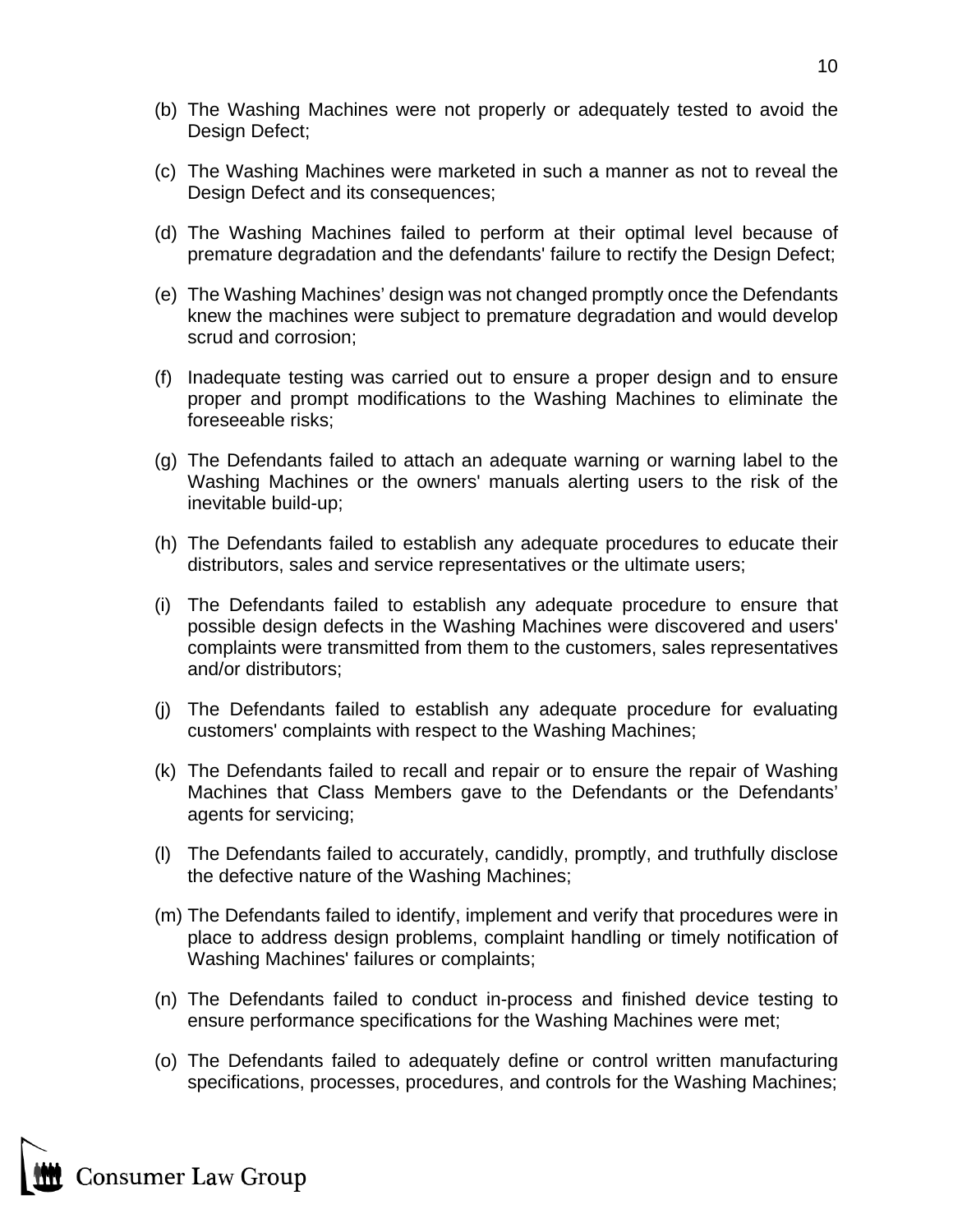- (p) The Defendants failed to conform with good manufacturing and distribution practices;
- (q) The Defendants failed to introduce proper quality assurance programs to identify, recommend or provide adequate solutions for the Design Defect;
- (r) The Defendants failed to change their design, manufacturing, and assembly process with respect to the Washing Machines in a reasonable and timely manner;
- (s) The Defendants failed to properly supervise their employees, their subsidiaries and associated and affiliated corporations;
- (t) The Defendants failed to advise the Plaintiff and the Class that the Washing Machines were defective and needed to be repaired or taken out of service;
- (u) The Defendants failed to conduct adequate testing and research regarding the risk of using the Washing Machines;
- (v) The Defendants failed to engage in adequate pre-market and production testing of the Washing Machines; and
- (w) The Defendants continue to fail to fulfill their ongoing obligation to fully disclose the results of their testing and research regarding the damage to Washing Machines;

#### Failure to Disclose and Recall Despite Long-Standing Knowledge

- 41. The Defendants have known about the Design Defect for years, but had failed to take any timely and adequate preventative and/or remedial steps as can be gleamed from the following documents (in addition to the documents produced elsewhere in this Application):
	- (a) Prior to 2001, Whirlpool was aware that their Washing Machines had a propensity to develop mould and foul odours, the whole as appears more fully from a copy of the Defendants' Frequently Asked Questions portion of their website and from a copy of the Project/Task Report dated 03/01/99, produced herein *en liasse* as **Exhibit P-13**;
	- (b) A July 25, 2002 Whirlpool Document indicated that the biofilm/mold issue should be reduced at that it should go up to "product level as High risk", the whole as appears more fully from a copy of Whirlpool's Technology Letter of Findings dated October 26, 2004, produced herein as **Exhibit P-14**;
	- (c) A June 24, 2004 internal Whirlpool email of a meeting request indicates that "we are fooling ourselves if we think that we can eliminate mold and bacterial when our [HE] wash platforms are the ideal environment for molds and bacteria[] to fl[o]urish. Perhaps we should shift our focus to 'handling/controlling' mold & bacterial levels in our products" and "[i] we can not eliminate the mold and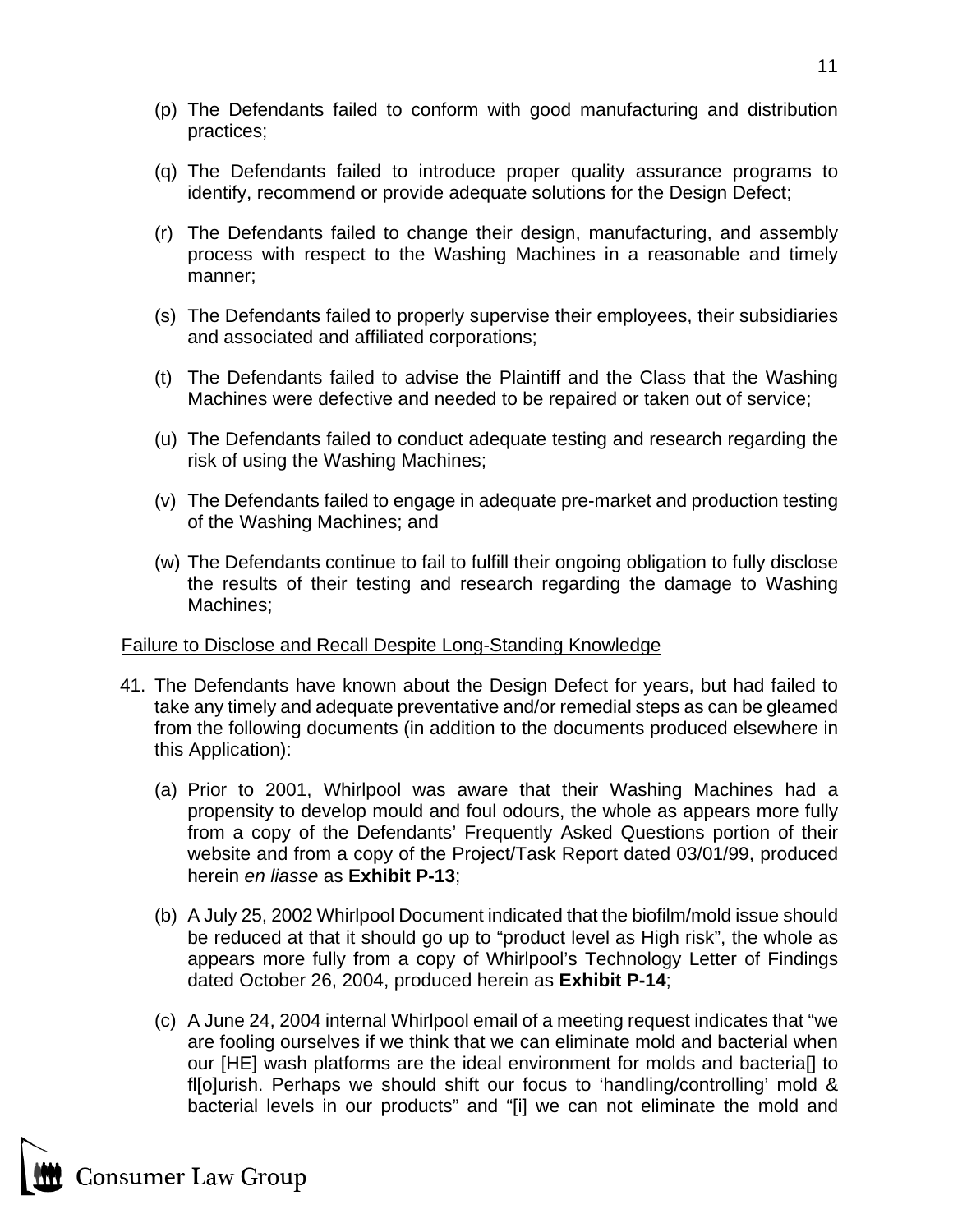bacteria (A GIVEN), then how can we better handle the mold in our washer?" the whole as appears more fully from a copy of the internal Whirlpool email meeting request dated June 24, 2004, produced herein as **Exhibit P-15**;

- (d) A September 22, 2004 Whirlpool email forward indicates that following a "tear down" of certain Washing Machines, "we found significant build-ups all over the machine. Simlar to Maytag, but still lacking the greasy wet texture….You will not that the build-up is already sheeting off for redeposition back onto the clothes load", the whole as appears more fully from a copy of the July 22, 2004 forward of the July 21, 2004 email with the subject "Access Odor", produced herein as **Exhibit P-16**;
- (e) A September 22, 2004 Whirlpool presentation acknowledges the problem and indicates that its first manifestation could be as soon as thirty (30) days and as late as two (2) to three (3) years and that the problem appears to be "industry wide" in "all Whirlpool HE Washer Platforms", the whole as appears more fully from a copy of the Whirlpool presentation entitled "Biofilm in HE Washers" dated September 22, 2004, produced herein as **Exhibit P-17**;
- (f) A September 23, 2004 email from Anthony H. Hardaway indicates that "[b]iofilm has been observed" and that "there appears to be 3 separate problems; 1) Slimy to flake like soil-detergent-water mineral depositions on multiple surfaces, 2) Difficult to remove soil-detergent-water mineral coating on exterior basket surfaces, and 3) secondary microorganism growth supported by the buildup food source medium", the whole as appears more fully from a copy of the Whirlpool Document entitled "Current Status of BIOFILM (Mold, Mildew, and Odor) Issues in Washer Platforms" dated September 23, 2004, produced herein as **Exhibit P-18**;
- (g) In an October 1, 2004 e-mail, Anthony H. Hardaway of the Whirlpool Corp. stated:

"Hi All,

One immediate issue that I need your input on is Horizon and its' scheduled release on the tub design next week according to Michael Laue. We really need to consider stopping the release and modifying the tub design to eliminate pooling positions. This is were (sic) we have seen both soils and water pooling on both Horizon and Access, which ultimately serves as the nucleation sites for mould and bacteria growth. Everything we know to date suggests that is a major area for future problems. It appears to be the first area on Access and Horizon to show the buildup initiation. Logic suggests that if (sic) collect water and soils in these areas of the tub, it is only a time before the buildups increase is (sic) scope and biofilm growth with all of its "negative" consumer identifiable symptoms begins. Please advise",

The whole as appears more fully from a copy of the email correspondence dated October 1, 2004 to October 18, 2004, produced herein as **Exhibit P-19**;

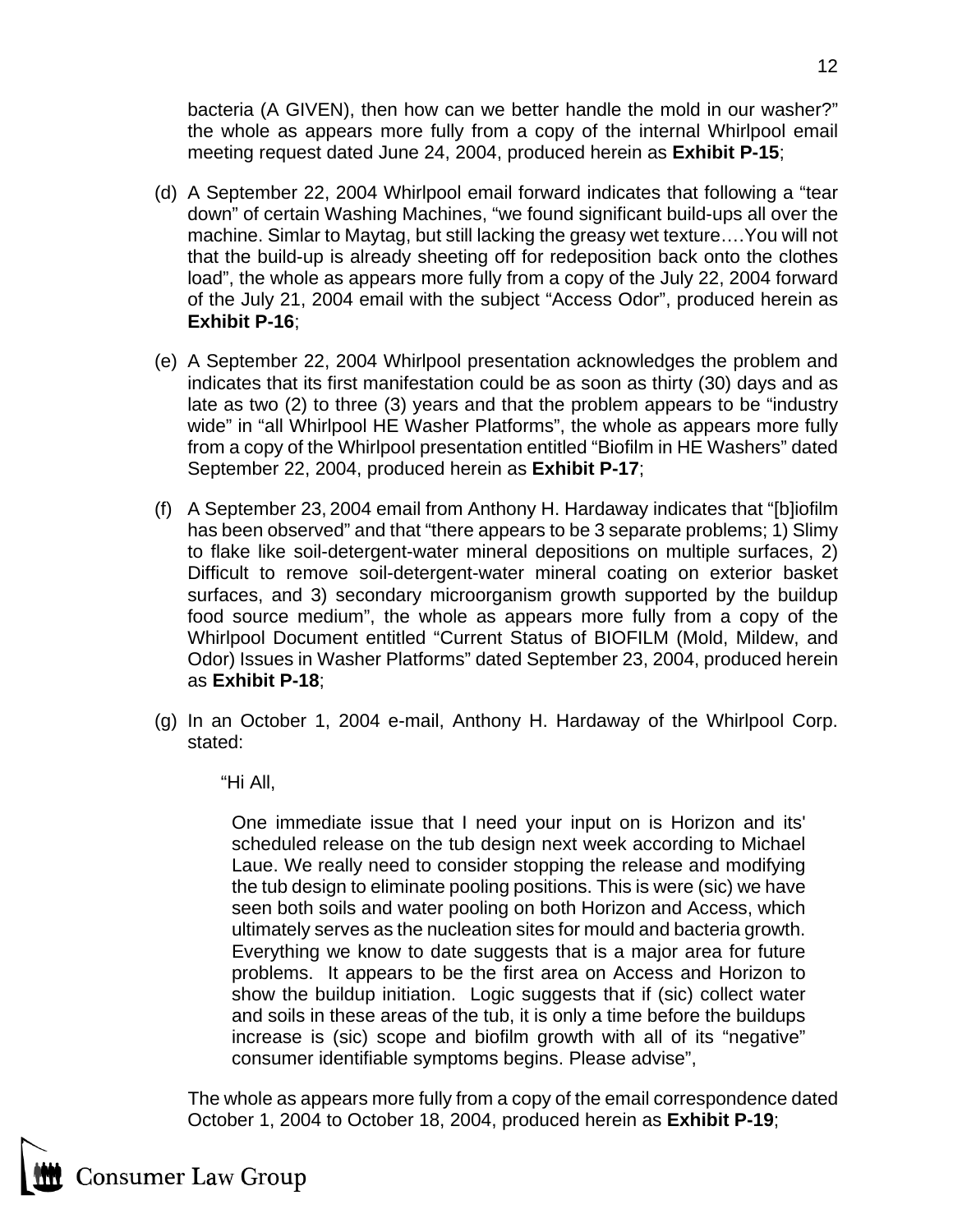- (h) An October 26, 2004 Whirlpool Document of the Minutes of a meeting regarding the "Access / Matador / Horizon – Bio-film issue" confirms that there is an "increasing number of calls complaining about ,,odor", that a "detailed analysis has confirmed that the odor is caused by mold / mildew and bacteria inside the wash unit including hoses" and that "[i]t was decided to use the term "Biofilm" to communicated a less alarming verbiage that the words "Mold-Mildew-Fungi and Bacteria". In addition, it indicates that:
	- "Biofilm has been observed in Calypso, Access, and Horizon washer platforms",
	- "there appears to be 3 separate problems; 1) Slimy to flake like soildetergent-water mineral depositions on multiple surfaces, 2) Difficult to remove soil-detergent-water mineral coating on exterior basket surfaces, and 3) secondary microorganism growth supported by the buildup food source medium",
	- The Washing Machines "can provide a nearly perfect condition for both fungi and bacteria growth",
	- The "Access' webbed tub structure appears extremely prone to water and soil depositions", and
	- The "aluminum basket cross-bar appears extremely susceptible to corrison *[sic]* with biofilm."

The whole as appears more fully from a copy of the Defendants' Minutes regarding Access / Matador / Horizon – Bio-film issue dated October 26, 2004, produced herein as **Exhibit P-20**;

- (i) A November 16, 2004 internal Whirlpool email indicates that Whirlpool was concerned that if it disclosed the mould issue, or the steps required to try to combat it, prior to purchase, consumers would select a competitor's washer instead, the whole as appears more fully from a copy of the email correspondence dated November 16, 2004, produced herein as **Exhibit P-21**;
- (j) An undated Whirlpool Document indicates that there is a:

"[b]uild up of debris – in one case the tightly packed paper like debris completely fills the gap between the cross piece and the basket. All three cross pieces show corrosion is heavily biased toward the inside – the side facing the basket and in areas of stagnation at the base of ribs and in comers particularly. Perhaps the mechanism could be described as microbiologically induced crevice corrosion."

And that:

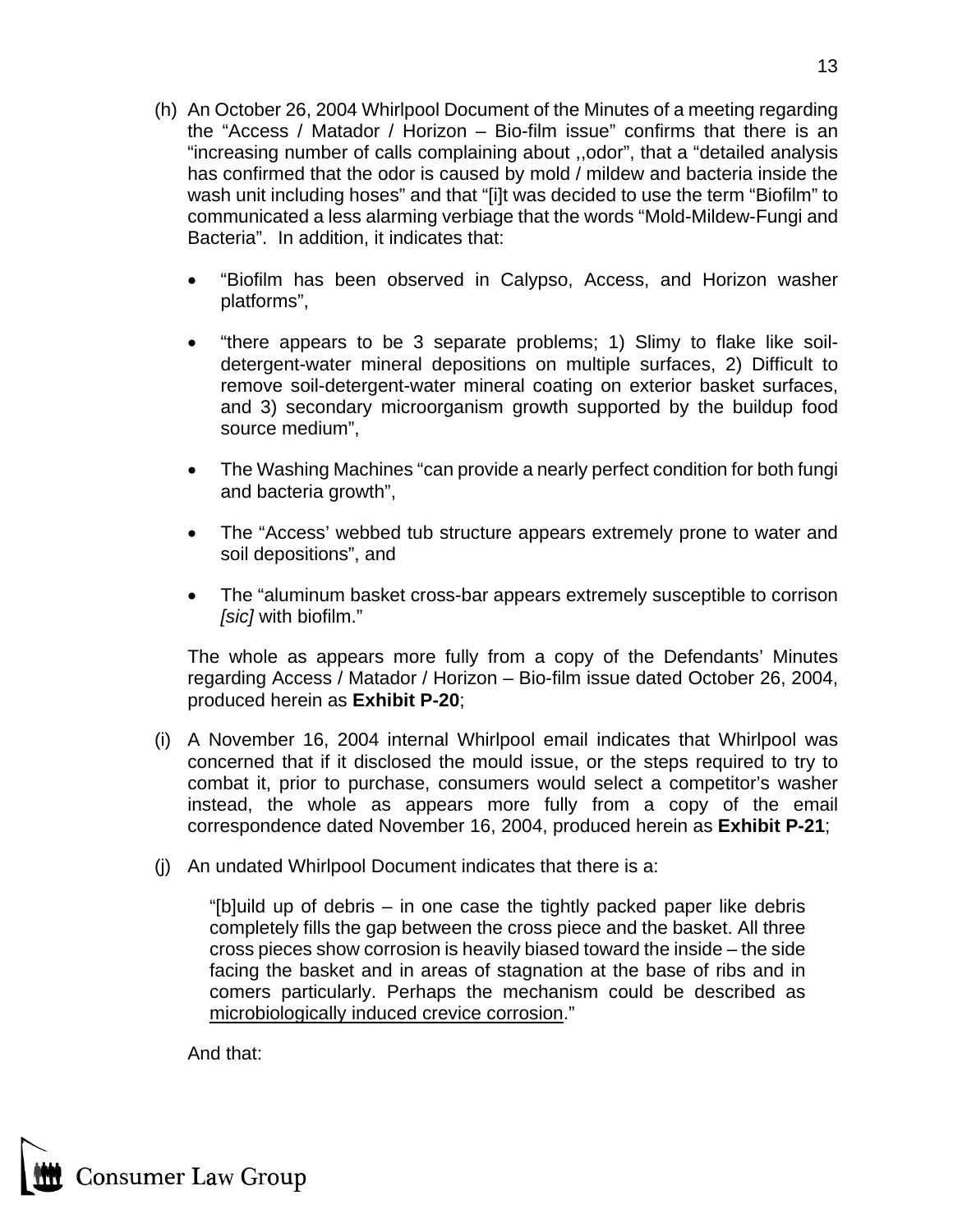"Some complain of bad odor, some complain about black stains on bellows, and in severe cases redeposition of bio film on clothes, or odor on clothes",

The whole as appears more fully from a copy of the Whirlpool Document entitled "Bio-Film – 3/15-3/17 Review – Questions, Notes, and Action Plan, produced herein as **Exhibit P-22**;

- (k) A January 24, 2005 Whirlpool Document notes that "legal states nearly 100% assurance that ACCESS case will follow", the whole as appears more fully from a copy of the presentation entitled "BIOFILM in Washers" dated January 24, 2005, produced herein as **Exhibit P-23**;
- (l) A 2005 Whirlpool Document indicated that a "Quick Fix" being planned would not reduce the complaints so it was necessary "to make basic design changes to all FL platforms", the whole as appears more fully from a copy of the presentation entitled "Bio Film Quick Fix" dated 2005, produced herein as **Exhibit P-24**;
- (m) In a Whirlpool Document dated February 7, 2005, it was stated that 35% of "Duet" model customers were "complaining about bad odors" and "[c]omplaints are increasing from all other markets", the whole as appears more fully from a copy of Whirlpool's Technology Letter of Findings dated February 7, 2005, produced herein as **Exhibit P-25**;
- (n) In a Whirlpool Document dated March 1, 2006, the Defendants stated the following:
	- "the [Bio Films] lead to so called crevice corrosion of vital parts such as the aluminum cross piece which holds the drum. This corrosion is usually only noticed by the customer when the component fails",
	- "[t]he consumer sees and smells Bio Film ... Potentially even more serious is the corrosion risk associated with Bio Film ... Use of hypochloride bleach accelerates this corrosion",
	- "[e]xamination of Access machines from the field shows signs of corrosion of the cross piece after 2 years of use", and
	- "[b]oth phenomena, odors and corrosion, can be observed independently from one another",

The whole as appears more fully from a copy of the presentation entitled "Bio Film & Corrosion" dated March 1, 2006, produced herein as **Exhibit P-26**;

(o) In addition, the March 1, 2006 Whirlpool Document described Biofilm and its effects as follows:

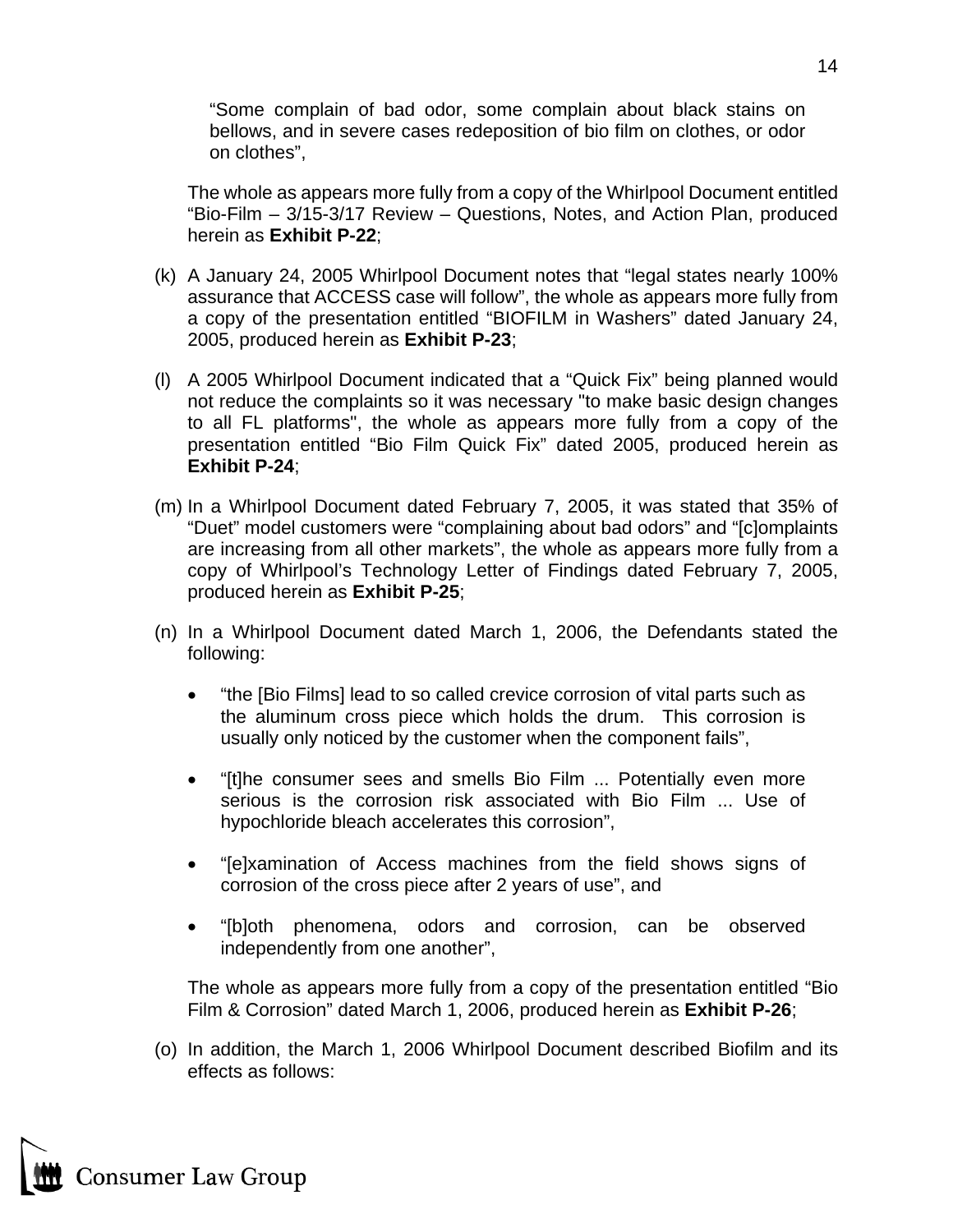For this project, Bio Film describes all kinds of deposits which occur in the wet area of the washing machine, whether organic or inorganic. Strictly speaking we have two separate phenomena:

\* Odours: biofilm, which forms when bacteria adhere to surfaces in aqueous environments and begins to excrete a slimy, glue-like substance that can anchor them to all kinds of materials such as metals, plastics, soil particles. A Bio Film can be formed by a single bacterial species, but more often biofilms consist of many species of bacteria, as well as fungi, algae, debris and corrosion products. When this organic matter decays it will start to smell. This leads to customer complaints.

\* Corrosion: closely associated with primarily organic Bio Film are inorganic deposit. They consist of the detergent residues, minerals which are deposited during the wash process and fibers and soil coming from the laundry. They can serve as substrate for Bio Film. The deposits lead to so called crevice corrosion of vital parts such as the aluminum cross piece which holds the drum.

This corrosion is usually only noticed by the customer when the component fails (Exhibit P-26);

(p) The March 1, 2006 Whirlpool Document dealt with requirements for reducing corrosion:

\* Requirements to discourage deposits and growth of Bio Film inside the tub, especially on the cross piece:

- \* Machine must keep itself clean.
- \* Robust design of the tub, drama and cross piece to avoid deposit growth and facilitate self-cleaning;
- \* Water system must make internal rinsing of tub possible
- \* Wash programs must include internal cleaning steps
- \* Use corrosion proof aluminum alloys
- \* Limit the amount of bleach the consumer can use
- \* Design a cleaning cycle which does not use hypochloride bleach

\* Give clear instructions to the consumer how to keep the machine clean (Exhibit P-26);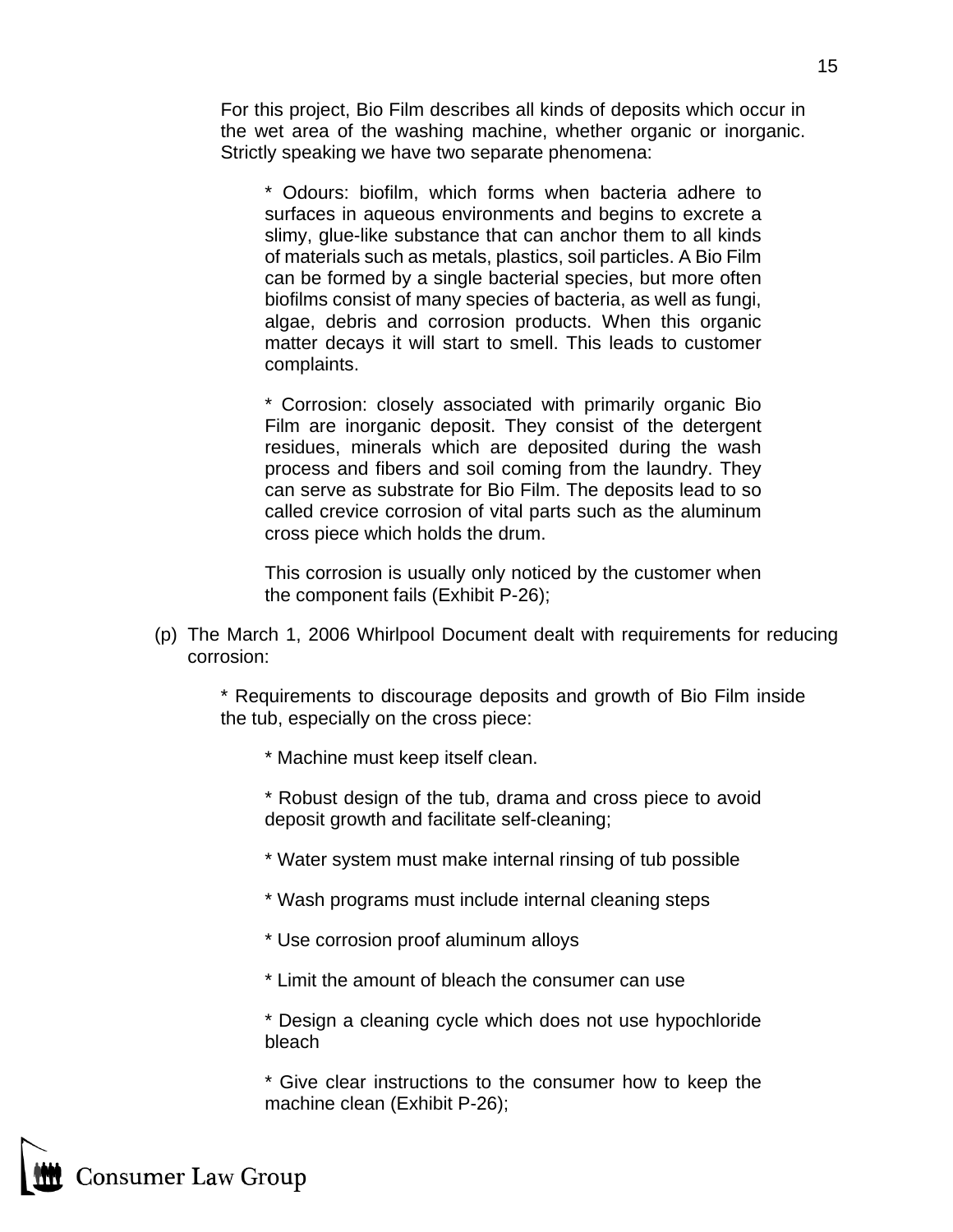(q) The March 1, 2006 Whirlpool Document discusses why biofilm and corrosion were becoming an issue at that time. The document attributes it to changes in washing habits (fewer high temperature programs, increased use of liquid detergent with reduced corrosion inhibitors, short cycle time has priority leading to full load being washed on express cycle with insufficient rinse, market requiring big load capacity), wash programs using less water at lower temperatures leading to poor cleaning of the inside of machine and the fact that the Washing Machines are basically a European design, not necessarily suited to US washing habits (low water temperatures, HE detergent not always used and widespread use of bleach in quite high quantities). The discussion also identified "lack of specifications and poorly understood design concepts":

\* Avoidance of deposits not a design requirement. This would require contributions from mechanical design hydraulic design and wash technology.

\* Consequences of bleach usage not fully understood. (Exhibit P-26);

(r) The March 1, 2006 Whirlpool Document notes that a cleaning cycle was introduced in the mid-2005 with the objective to enable the customer to eliminate odors. This document states:

This cycle does not address the root cause: odors caused by a combination of humidity and decaying organic material in the tub of the washing machine (Exhibit P-26);

- (s) A July 25, 2007 Whirlpool PowerPoint presentation confirms that Affresh is not "effective on some washer components", that only a combination of Affresh and further "machine modifications will offer the completed solution" to mould, and that it is not a "complete solution for odor & residue prevention & remediation…", the whole as appears more fully from a copy of the presentation entitled "Final Confirmation Testing – affresh Washer Cleaner" dated July 25, 2007, produced herein as **Exhibit P-27**;
- (t) On September 20, 2007, "[i]n an effort to combat odor-causing residue in highefficiency (HE) washing machines" the Defendants launched the sale of Affresh tablets as the "solution to odor causing residue in…HE washer[s]". Affresh formed a "new washer cleaning category" with estimated \$50 million to \$195 million in revenue. Whirlpool assumed, for the purpose of discussing the marketing of Affresh Tablets, that 50% of owners of High Efficiency clothes washers "may have odor problems", (Exhibit P-4), the whole as appears more fully from a copy of the Whirlpool Document entitled "Whirlpool Corporation Develops Break-Through High-Efficiency Washer Cleaner, Giving Owners a Powerful Solution" dated September 20, 2007, produced herein as **Exhibit P-28**;
- (u) In a September 2008 discussion of the market for Affresh tablets the Defendants stated that "[a]ll manufacturers of HE washing machines tell their customers that HE washers need special care to prevent residue and odor- 'Use bleach and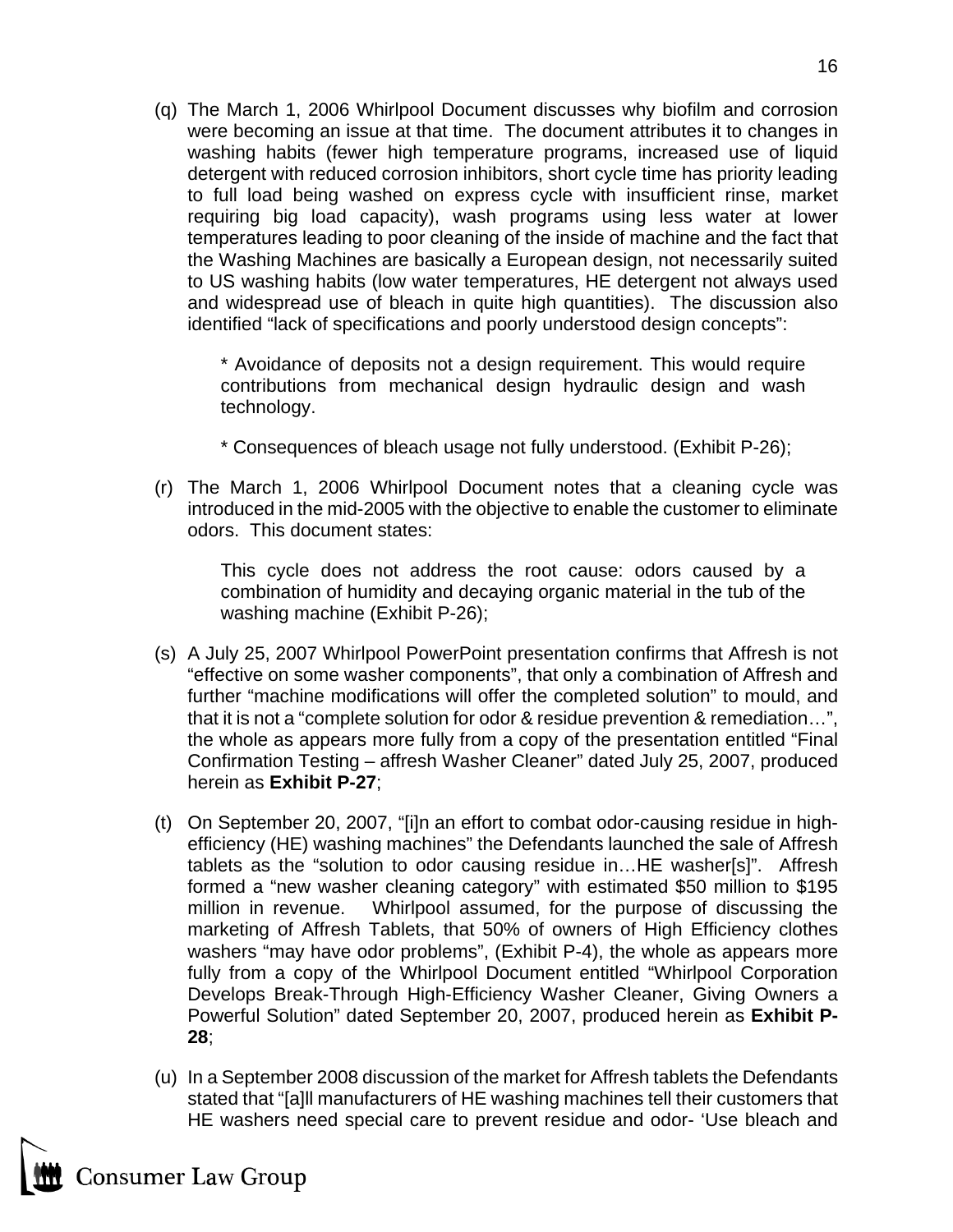leave the door open'- Bleach is a topical solution that does not reach the core issue. Thus, the odor may come back in avg. 2 weeks and dissatisfaction from customers may be high" (Exhibit P-6);

42. The Defendants had a duty to recall the Washing Machines and to rectify the Design Defect or to give the Class Members back their purchase monies. As pleaded above, the Defendants were aware of the existence of the Design Defect and in breach of said duty failed to recall the Washing Machines to correct the Design Defect or, if they could not be corrected, to compensate the Class;

## **IV. THE EXAMPLE OF THE PLAINTIFF/ CLASS REPRESENTATIVE**

- 43. The Plaintiff purchased a Whirlpool Duet Compact Front-Loading Automatic Washer (Model # WFW9400SW) on April 13, 2008 from Germain Larivière at 4370 boul. Laurier East, in Saint-Hyacinthe, Quebec for \$1,101.20 with no additional taxes, the whole as appears more fully from a copy of the Plaintiff's Bill of Sale dated April 13, 2008, produced herein as **Exhibit P-29**;
- 44. The Washing Machine was delivered to the Plaintiff's residence on April 24, 2008 where he had it installed (where it still remains today) and himself and his wife used it to wash their belongings;
- 45. The Plaintiff and his wife always used the recommended high-efficiency ("HE") detergent;
- 46. To date, the Plaintiff has purchased three (3) Comerco Protection Plans for his Washing Machine, to wit:
	- On May 12, 2008, the Plaintiff purchased a Comerco Protection Plan for his Washing Machine, which was to apply from April 13, 2009 until April 13, 2013 for  $$137.91$  plus taxes<sup>6</sup>;
	- On March 21, 2013, the Plaintiff purchased an additional Comerco Protection Plan for his Washing Machine, which was to apply from April 24, 2013 until April 23, 2015, for \$186.99 plus taxes; and
	- On June 10, 2015, the Plaintiff purchased a third Comerco Protection Plan for his Washing Machine, which was to apply from June 10, 2015 until June 9, 2018, for a purchase price of \$250.78 plus taxes<sup>7</sup>;

<span id="page-16-1"></span>

<span id="page-16-0"></span><sup>&</sup>lt;sup>6</sup> The Comerco Protection Plan applied to both his Washing Machine and dryer and amounted to \$259.95 plus taxes for both – absent information to the contrary, the portion relating to his Washing Machine will be deemed to have been in the same proportion as his second protection plan, namely, the amount allotted to the Washing Machine was 1.13 times more than the dryer in May of 2013. Applying the same proportion to this first protection plan yields \$137.91 for the Washing Machine and \$122.04 to the dryer. <sup>7</sup> Again, the Comerco Protection Plan applied to both his Washing Machine and dryer and amounted to \$443.69 plus taxes for both.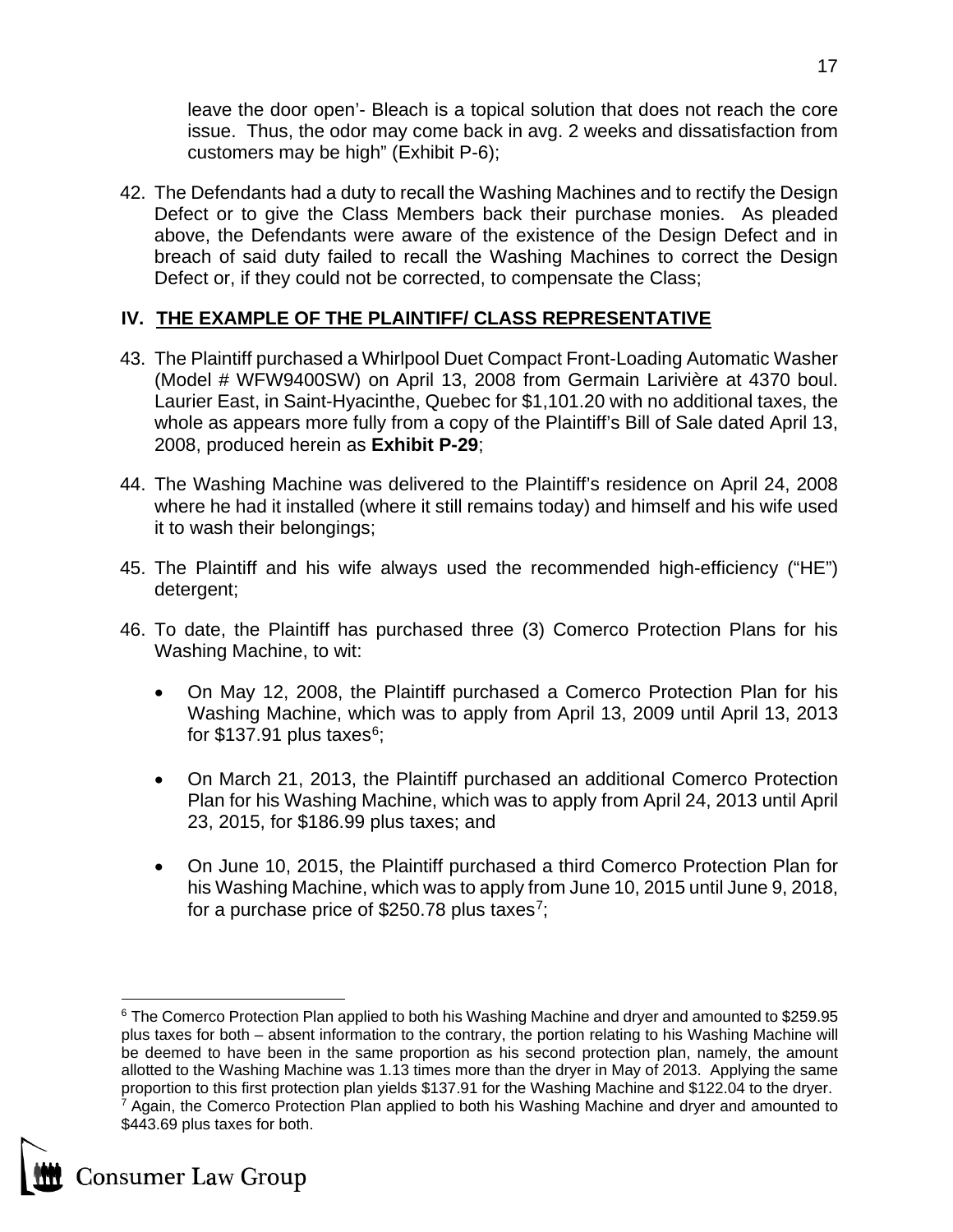The whole as appears more fully from a copy of the Comerco Protection Plan Bills of Sale dated May 12, 2008, March 21, 2013, and June 10, 2015, produced herein *en liasse* as **Exhibit P-30**;

- 47. A few months after the installation of the Washing Machine on April 24, 2008, the Plaintiff and his wife noticed that there were dark moisture stains on the plastic joint of the Washing Machine door and these stains were getting increasingly worse;
- 48. In addition, there were repeated accumulations that needed to be regularly removed from the drum, they had to throw some of their belongings out, and there was a foul smell emanating from the Whirlpool Washing Machine;
- 49. As result of these issues, they re-read the instruction manual and visited the Defendants' website and learned that they should regularly run empty bleach cycles, use Affresh tablets once a week, and leave the door open when not in use, the whole as appears more fully from a copy of the "Whirlpool duet Front-Loading Automatic Washer Use & Care Guide", attached hereto as **Exhibit P-31**;
- 50. Despite their stringent adherence to these recommended practices, including cleaning the black substance that would accumulate on the plastic joint, nothing seemed to remedy the problems that they were experiencing with any lasting effect and the problems would reoccur;
- 51. The Plaintiff had a technician from Comerco Services Inc. come for an unrelated electrical issue and his wife mentioned the issues that we were experiencing with the Washing Machine to him and she was told that this was the way the Washing Machines were and that there was nothing to do about it;
- 52. The Plaintiff, by researching his problems online in the summer/autumn of 2015, discovered that the problems with the Washing Machine were the result of design defects affecting all the Whirlpool Washing Machines;
- 53. On September 28, 2015, the Plaintiff came across Consumer Law Group Inc.'s website at www.clg.org where he read about the class action and he inputted his name into the database to be kept abreast of all happenings, as he realized that he was a Class Member;
- 54. When the Plaintiff learned that a previous class action had been dismissed, he expressed his desire that the class action be re-filed and to be the lead plaintiff in this new action;
- 55. Had Plaintiff knew about the problems associated with the Washing Machines, he would never have purchased his Washing Machine;
- 56. The Plaintiff's damages are a direct and proximate result of the Defendants' conduct and the defect associated with the Washing Machines;
- 57. In consequence of the foregoing, Plaintiff is justified in claiming damages;

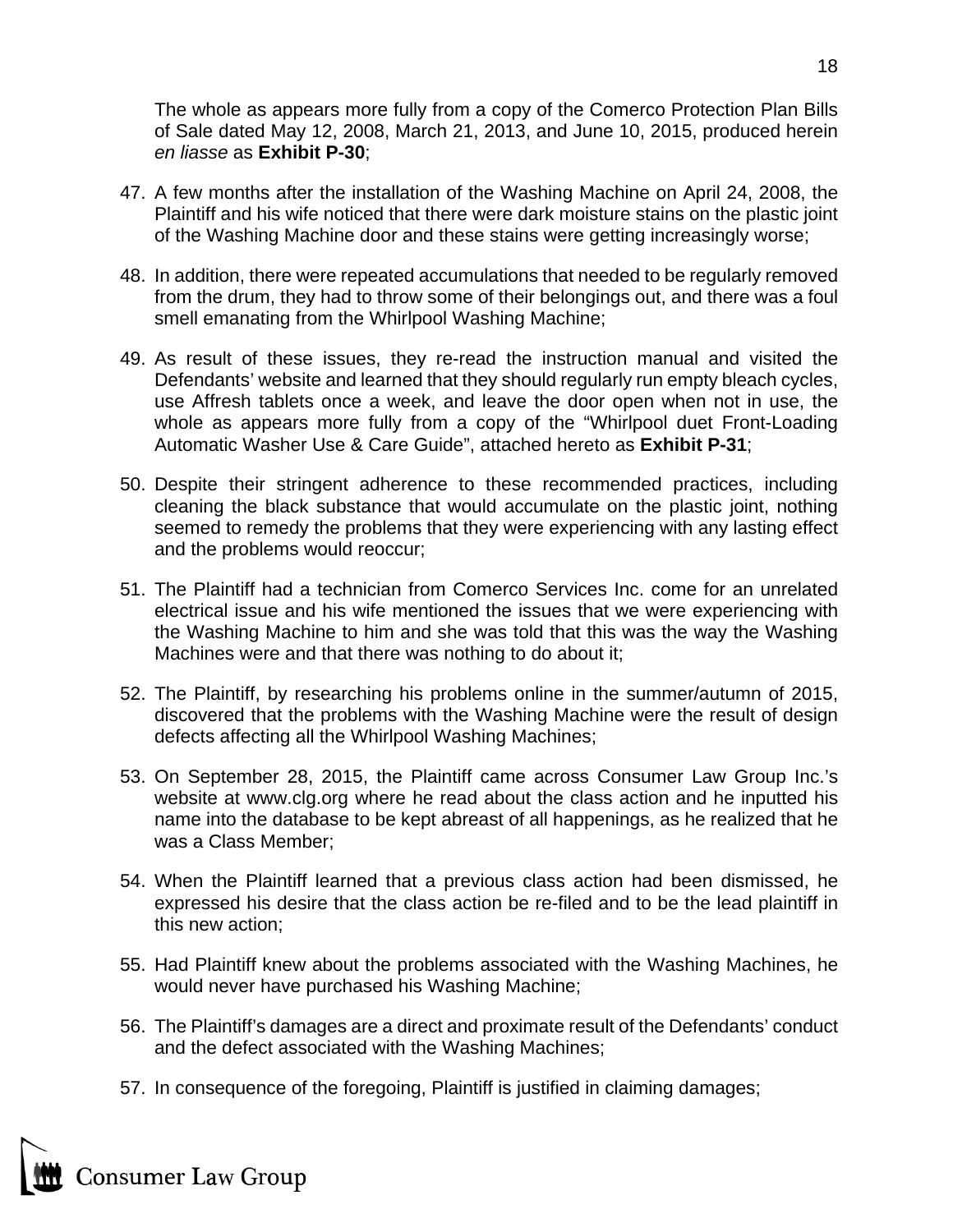58. The Plaintiff has given instructions to his attorneys to put information about this class action on its website and to collect the coordinates of those Class Members that wish to be kept informed and participate in any resolution of the present matter, the whole as will be shown at trial<sup>[8](#page-18-0)</sup>;

# **V. THE DAMAGES**

- 59. Every member of the Class owns/owned one of the Washing Machines, which are defective;
- 60. Each member of the Class is justified in claiming at least one or more of the following as damages:
	- (a) Purchase price of the Washing Machines, fair replacement value of the Washing Machines, or otherwise the premium of the purchase price paid over other washing machines (overpayment) which do not suffer from the Design Defect i.e. injury at the point-of-sale;
	- (b) Purchase price of a replacement washing machine purchased;
	- (c) Loss or reduced value of the Washing Machines;
	- (d) Costs of attempting to identify and/or repairs to their Washing Machines, whether by Whirlpool, Sears, or by a third party (including future costs of repairs);
	- (e) Purchase price of purported remedies to the problem, whether by Whirlpool (Affresh products), Sears, or by a third party;
	- (f) Loss of use and enjoyment of their Washing Machines;
	- (g) Replacement costs for clothing and/or other items ruined by the Washing Machines;
	- (h) Energy costs due to having to run their Washing Machines with empty cycles and/or with cleaning products;
	- (i) Pain, suffering, trouble, and inconvenience;
	- (j) Punitive and/or exemplary damages;

<span id="page-18-0"></span><sup>&</sup>lt;sup>8</sup> Plaintiff is aware that already 12,859 potential class members have "joined" the present class action to date.



**Consumer Law Group**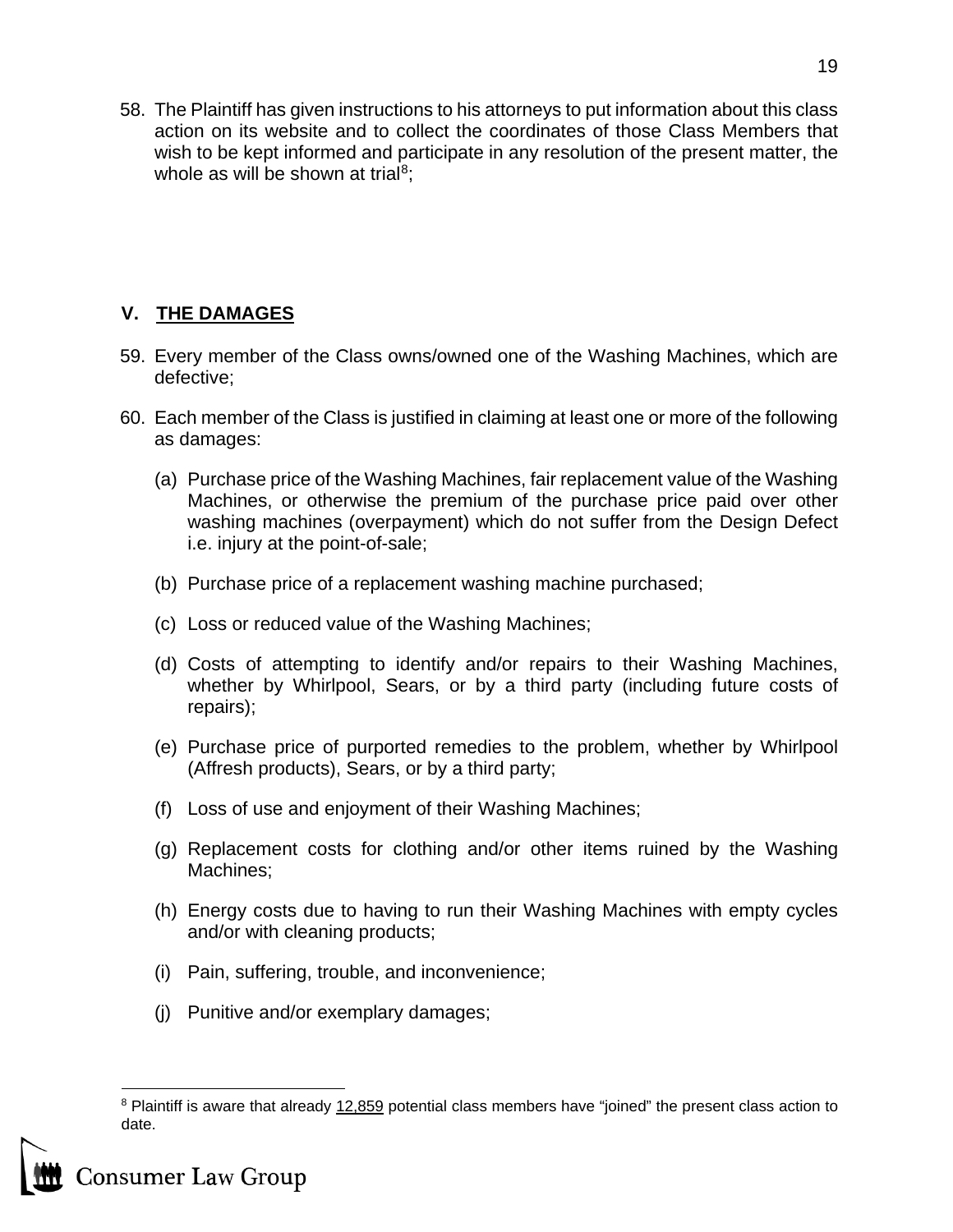61. All of these damages to the Class Members are a direct and proximate result of the Defendants' conduct and the Design Defect associated with the Washing Machines;

## **FOR THESE REASONS, MAY IT PLEASE THIS HONOURABLE COURT TO:**

**GRANT** the class action of the Plaintiff and each of the members of the Class;

**DECLARE** the Defendants have committed unfair, false, misleading, and/or deceptive conduct, particularly so with respect to their designing, manufacturing, marketing, distributing, importing, advertising, warranty, selling, and/or servicing the Washing Machines with a Design Defect;

**ORDER** the Defendants to cease from continuing their unfair, false, misleading, and/or deceptive conduct;

**ORDER** the Defendants to recall, repair, and/or replace the Washing Machines free of charge;

**DECLARE** the Defendants solidarily liable for the damages suffered by the Plaintiff and each of the members of the Class;

**CONDEMN** the Defendants to pay to each member of the Class a sum to be determined in compensation of the damages suffered, and ORDER collective recovery of these sums;

**CONDEMN** the Defendants to pay to each of the members of the Class punitive damages, and ORDER collective recovery of these sums;

**CONDEMN** the Defendants to pay interest and additional indemnity on the above sums according to law from the date of service of the motion to authorize a class action;

**ORDER** the Defendants to deposit in the office of this court the totality of the sums which forms part of the collective recovery, with interest and costs;

**ORDER** that the claims of individual Class Members be the object of collective liquidation if the proof permits and alternately, by individual liquidation;

**CONDEMN** the Defendants to bear the costs of the present action including expert and notice fees;

**RENDER** any other order that this Honourable Court shall determine and that is in the interest of the members of the Class;

**THE WHOLE** with legal costs.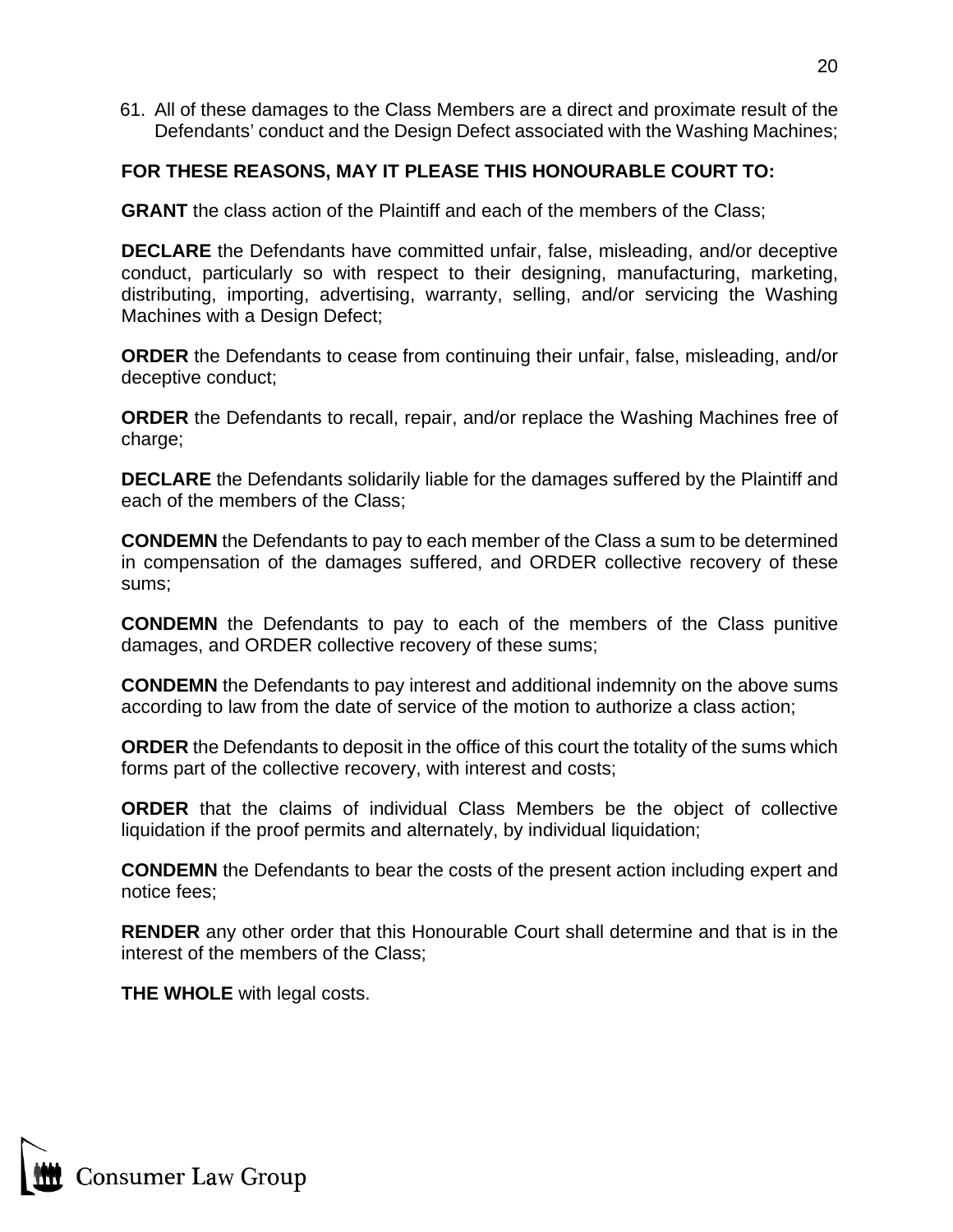Montreal, February 11, 2022

Andea Grass

\_\_\_\_\_\_\_\_\_\_\_\_\_\_\_\_\_\_\_\_\_\_\_\_\_\_\_

CONSUMER LAW GROUP INC. Per: Me Andrea Grass Attorneys for the Plaintiff/ Class Representative

## **CONSUMER LAW GROUP INC.**

1030 rue Berri, Suite 102 Montréal, Québec, H2L 4C3 Telephone: (514) 266-7863 Telecopier: (514) 868-9690 Email: agrass@clg.org

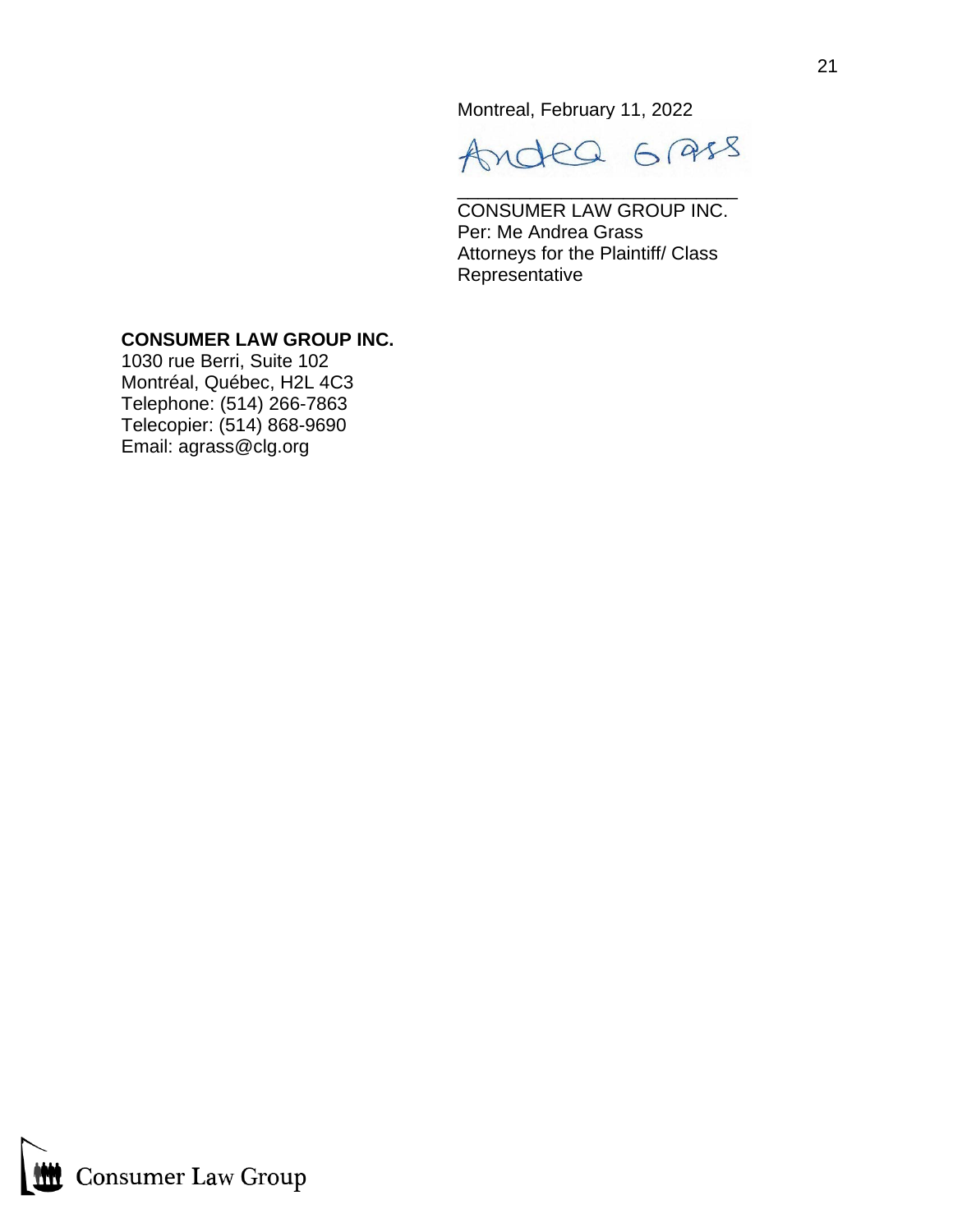CANADA (Class Action) SUPERIOR COURT

## PROVINCE OF QUEBEC DISTRICT OF MONTREAL

**S. GAUDETTE** NO: 500-06-000794-160

*Plaintiff/ Class Representative*

-vs.-

## **WHIRLPOOL CANADA LP.** *et al.*

*Defendants* 

## **NOTICE OF DISCLOSURE OF EXHIBITS** \_\_\_\_\_\_\_\_\_\_\_\_\_\_\_\_\_\_\_\_\_\_\_\_\_\_\_\_\_\_\_\_\_\_\_\_\_\_\_\_\_\_\_\_\_\_\_\_\_\_\_\_\_\_\_\_\_\_\_\_\_\_\_\_\_\_\_\_\_

\_\_\_\_\_\_\_\_\_\_\_\_\_\_\_\_\_\_\_\_\_\_\_\_\_\_\_\_\_\_\_\_\_\_\_\_\_\_\_\_\_\_\_\_\_\_\_\_\_\_\_\_\_\_\_\_\_\_\_\_\_\_\_\_\_\_\_\_\_

TAKE NOTICE that the Plaintiff/ Class Representative intends producing the following exhibits at the hearing:

- P-1: Copy of an extract from the *Registraire des enterprises* for Defendant Whirlpool Canada LP;
- P-2: Copy of the New York Times article entitled "Maytag Agrees to Be Acquired by Whirlpool for \$1.7 Billion" dated August 23, 2005;

Copy of the Competition Bureau's publication entitled "Acquisition of Maytag by Whirlpool" dated May 2006;

Copy of the registered trade-mark (word) "WHIRLPOOL" (TMA101105), which was filed on January 3, 1955;

Copy of the trade-mark (design) "WHIRLPOOL & DESIGN", which was filed on August 25, 1969;

Copy of the trade-mark (design) "WHIRLPOOL & DESIGN" (TMA345525), which was filed on August 12, 1987, *en liasse*;

P-3: Copy of the letter with the subject "HA-washers, biofilm" dated November 5, 2004;

> Copy of an internal Whirlpool email with the subject "ACCESS Kickoff Meeting Summary" dated April 29, 2004, *en liasse*;

P-4: Copy of the Whirlpool PowerPoint presentation entitled "Removing & Preventing HE Washer Odor" dated June 2007;

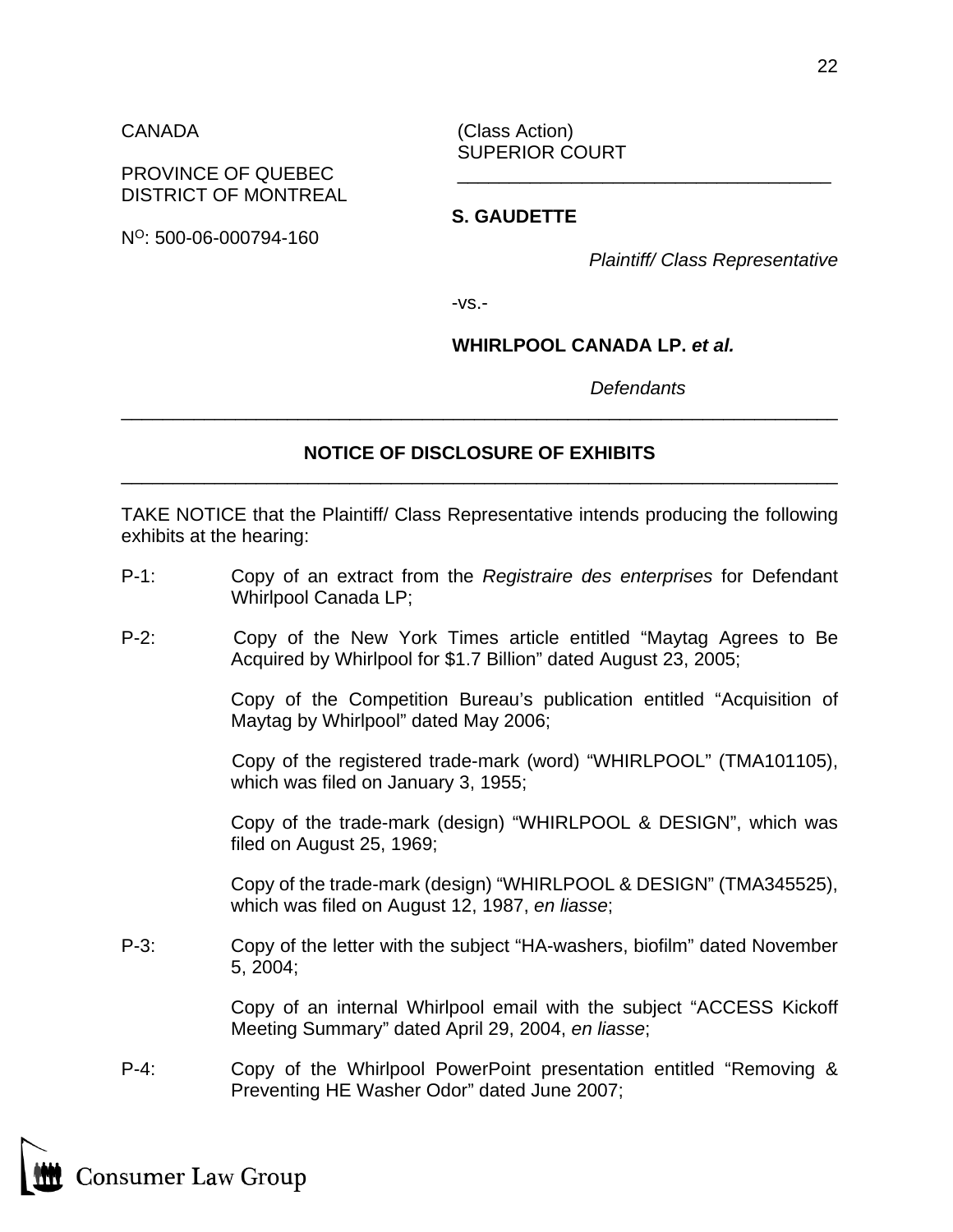- P-5: Copy of various instructions and explanations which appear on Whirlpool's website at [www.affresh.ca,](http://www.affresh.ca/) *en liasse*;
- P-6: Copy of the Affresh product pamphlet dated September 2008;
- $P-7:$  (...);
- P-8: Copy of a chart of the 35 different Washing Machine models and some of the design changes;
- $P-9:$  (...);
- P-10: Copy of the Ohio Third Amended Master Class Action Complaint dated November 16, 2009;

Copy of the Judgment granting certification in the Ohio District Court dated July 12, 2010,

Copy of the Judgment affirming class certification in the U.S. Court of Appeals dated May 3, 2012;

Copy of the Judgment affirming class certification in the U.S. Court of Appeals dated July 18, 2013, *en liasse*;

P-11: Copy of the Settlement Agreement dated April 18, 2016;

Copy of the "Order Granting Preliminary Approval of Class Action Settlement" dated May 11, 2016, *en liasse*;

- $P-12:$   $(...);$
- P-13: Copy of the Defendants' Frequently Asked Questions portion of their website;

Copy of the Project/Task Report dated 03/01/99, *en liasse*;

- P-14: Copy of Whirlpool's Technology Letter of Findings dated October 26, 2004;
- P-15: Copy of the internal Whirlpool email meeting request dated June 24, 2004;
- P-16: Copy of the July 22, 2004 forward of the July 21, 2004 email with the subject "Access Odor";
- P-17: Copy of the Whirlpool presentation entitled "Biofilm in HE Washers" dated September 22, 2004;
- P-18: Copy of the Whirlpool Document entitled "Current Status of BIOFILM (Mold, Mildew, and Odor) Issues in Washer Platforms" dated September 23, 2004;